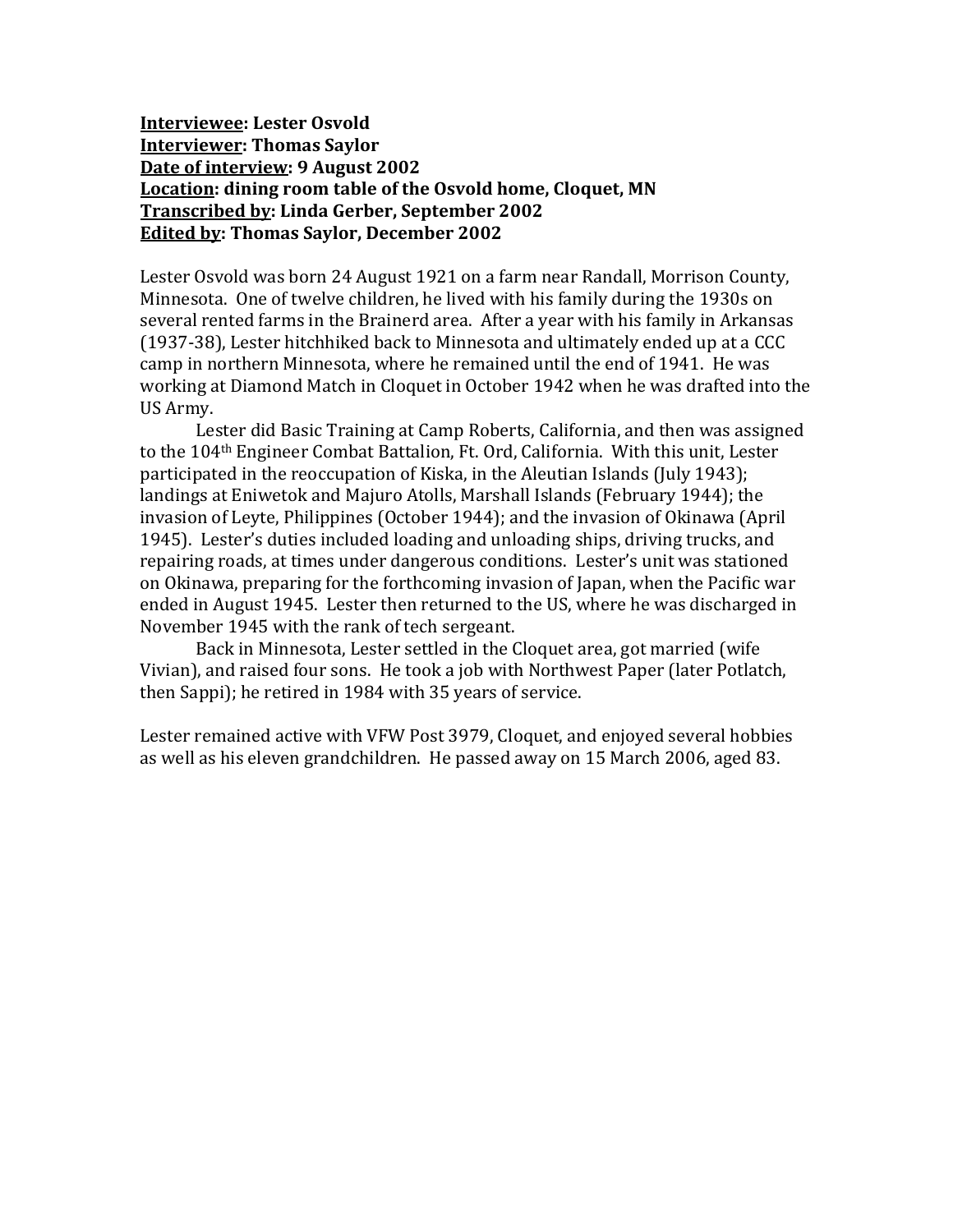**Interview key: T = Thomas Saylor L = Lester Osvold [text] = words added by editor, either for clarification or explanation (\*\*\*) = words or phrase unclear NOTE: interview has been edited for clarity**

### **Tape 1, Side A. Counter begins at 000.**

T: This is the 9<sup>th</sup> of August, 2002 and this is the interview with Lester Osvold. First, Lester, I want to thank you on tape very much for taking time to sit and talk with me.

L: You're welcome.

T: Thanks very much. Let me start by just asking you when and where you were born.

L: I was born on August 24, 1921 at Randall, Minnesota. It's a small place just west and a little bit north of Little Falls, Minnesota.

T: Were you folks farming out there in those days?

L: They lived on my grandfather's homestead at the time. They were farmers.

T: And your grandfather, I think you told me, he was from Norway?

L: Yes. And my mother's dad, his name was Ole Dunnum.

T: Now a lot of the details of the 1930s we talked about before we started to tape so we won't go through those again. Let's go forward to the 7th of December, 1941. Do you remember where you were when you first heard that news?

L: Yes. It was on Sunday morning and I got out of bed and the radio was going and I heard the news that the Japs had struck Pearl Harbor. I was in the CC [Civilian Conservation Corps] Camp down at the Minnesota State Headquarters, CC Headquarters, in St. Paul. It was the Radiator building at the time, is where they were located.

T: Were you in a room with some other folks when the news came on the radio?

L: I was on my way to breakfast so, yes, I suppose you can say that. It was the CC Camp Headquarters. There were quite a few other boys there as well. It was a training school for the cooks. Of course, the cooks were there making the breakfast. Other guys that worked at the camp.

T: What was the general mood when the news was announced?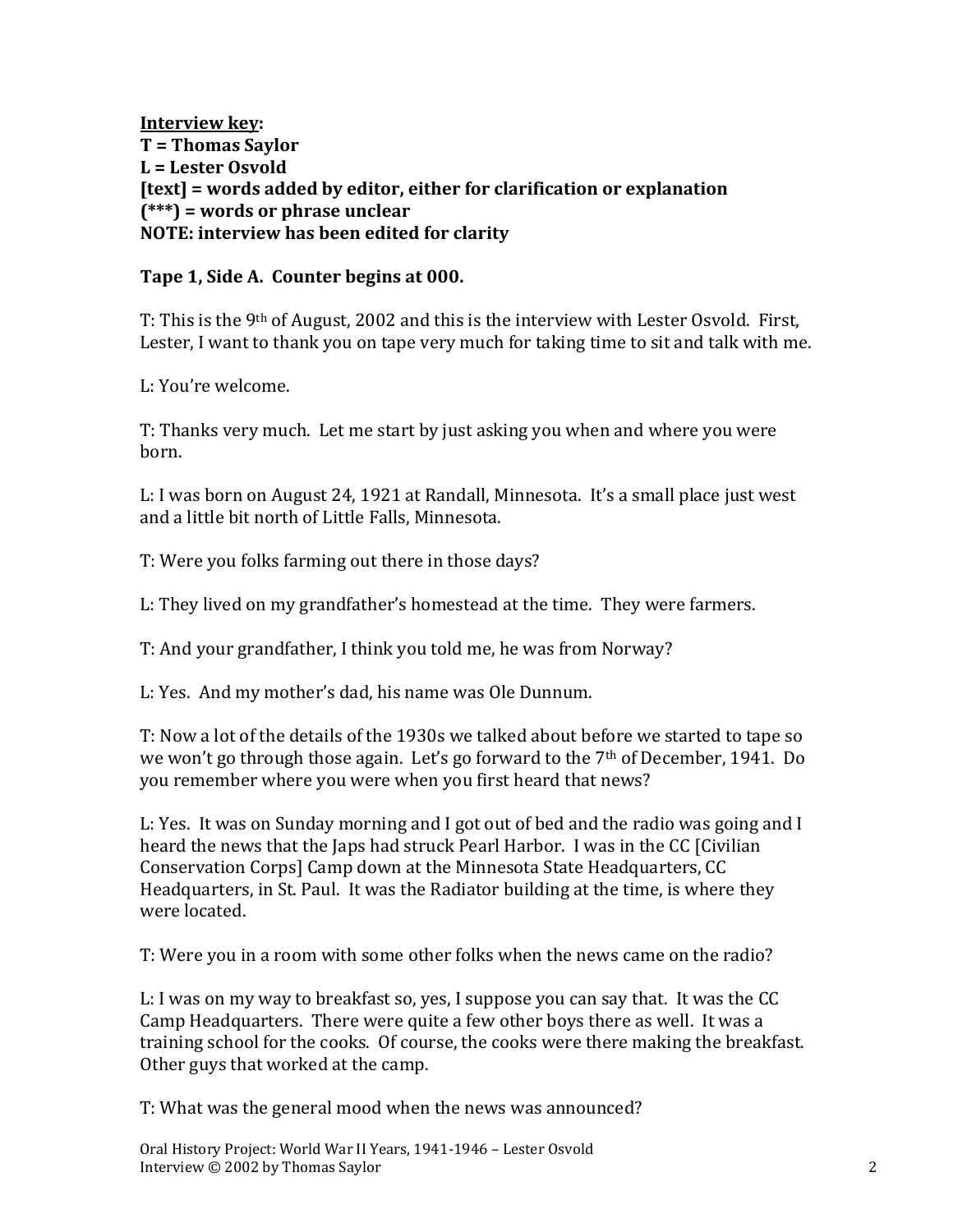L: On my own part I felt shocked and a dread of it. I was angry. A lot of mixed emotions. I was ready to just go right into the Army is what I wanted to do. Go out and enlist right away.

T: And yet, I know it was almost a year before you did actually enter service.

L: Yes. I was discharged from the CCC shortly. When I came home I told my mother I wanted to join the Army and go right in to fight the Japs. She encouraged me to stay around and help out at home for a while. She said, "They'll draft you soon enough." So I took her advice.

T: Did you? Did it take some convincing or were you ready to listen?

L: I pretty much always listened to my mother. I was kind of helping out a lot at home anyway. I thought I'd better just stick around and help mom a little longer before I went.

T: During the first part of 1942 then, jobs were, I believe you said, a bit easier to find.

R: Right after the war, yes, when so many young men had been drafted. There were a lot of openings in the factories and stuff so I went down to the Diamond Match Company [here in Cloquet] and was hired right away.

# **(1, A, 62)**

T: Was the money pretty good at that point?

L: I don't remember exactly what we were making at that time, but as it goes in that particular area I think it was the going rate. It was pretty good.

T: Did you stay there then until you were drafted in October 42?

L: I didn't just stay at the Match Company, I stayed home until I was drafted. Then when the opportunity came to work for a contractor so I could make more money, I went to work for them, down at the steel plant in Duluth was where it was. They were adding on to the steel plant.

T: Did you move to Duluth or were you just going back and forth every day?

L: No. I just went back and forth from Cloquet to Duluth with my brother-in-law. He worked at the same place. He had a car and we rode together.

T: The steel mill there, were they adding more people?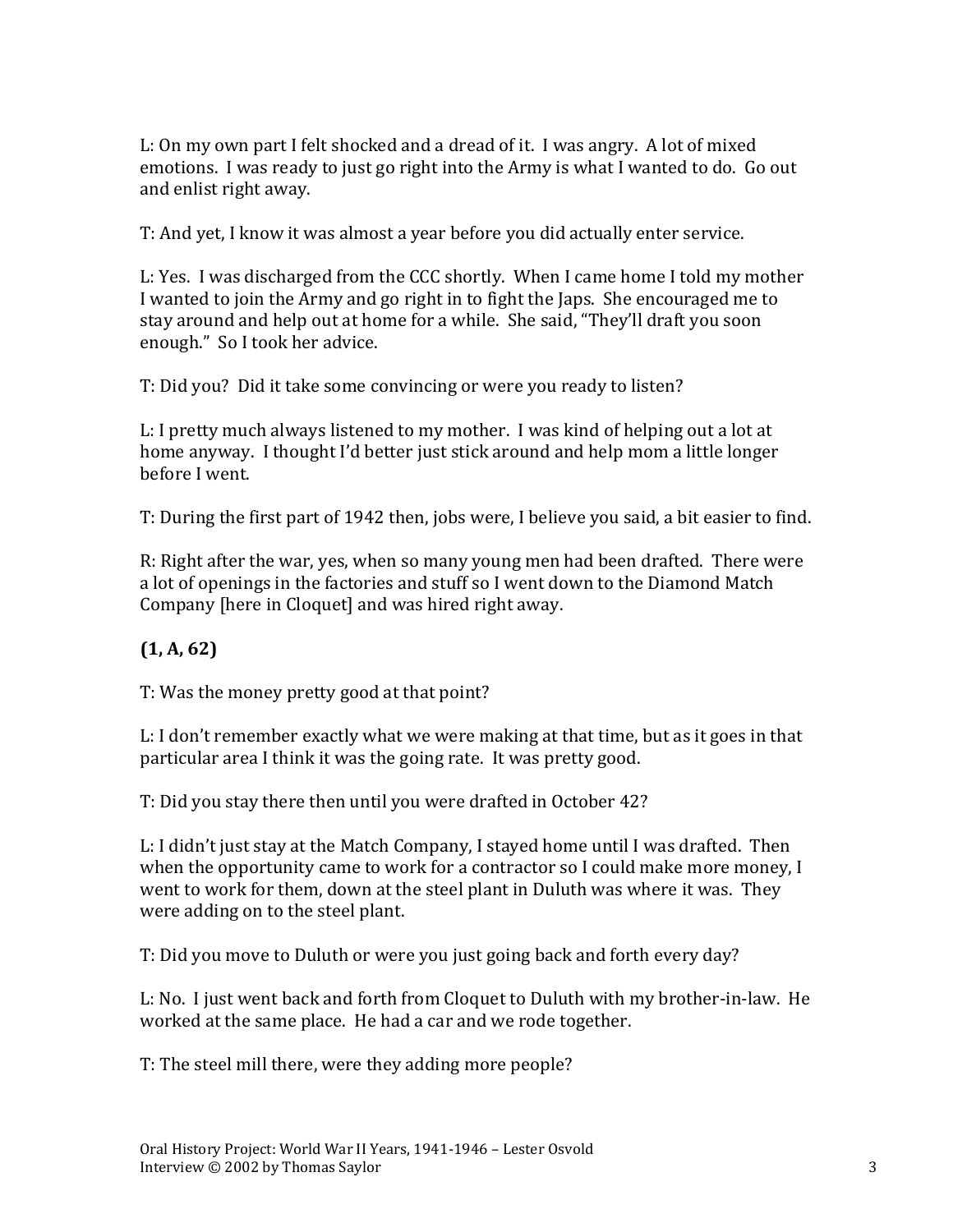L: I believe it was they were adding some extra, I forget what they call them, some big tanks. They were lined with bricks and stuff. Just common labor was what I was doing. Loading the bricks in a sling and sending up there for the bricklayers.

T: So unskilled labor.

L: It was unskilled at that time.

T: Were people joining the service out of that steel mill, too?

L: I have no experience about that, I don't know. But I would imagine they were. They were taking people from everywhere. If they weren't actually needed for defense purposes, I mean, they would take them.

T: You were in Cloquet then for about ten months after the war started.

L: I guess so. I never really thought about it.

T: Did Cloquet begin to change at all now that the war was here?

L: I can't really think how much it really changed. I know people all over were busy. Everybody was working hard to keep the war effort going. I don't think there was too much carousing and celebrating of that kind. Everybody was just busy working.

T: Were you attending a church at that time?

L: Not at that time I wasn't.

T: You were drafted in October of 1942. Do you remember getting the letter in the mail?

L: I can't say I really remember it. I know I got it because I had to go to Fort Snelling, down in Minneapolis.

T: What was the response of your mom or the other members of your family when it was official that you were going into the service?

L: They were concerned. They hated to see me go, I'm sure of that. I know that. Of course, my family was always quite religious, so they said their prayers and everything were going with me. God would keep me safe. I hadn't even been baptized at the time. But I believed in God and I always prayed to God and I read the Bible and stuff like that. I just wasn't going to any particular church at the time.

T: So was anyone else from Cloquet drafted the same time that you went down to St. Paul with?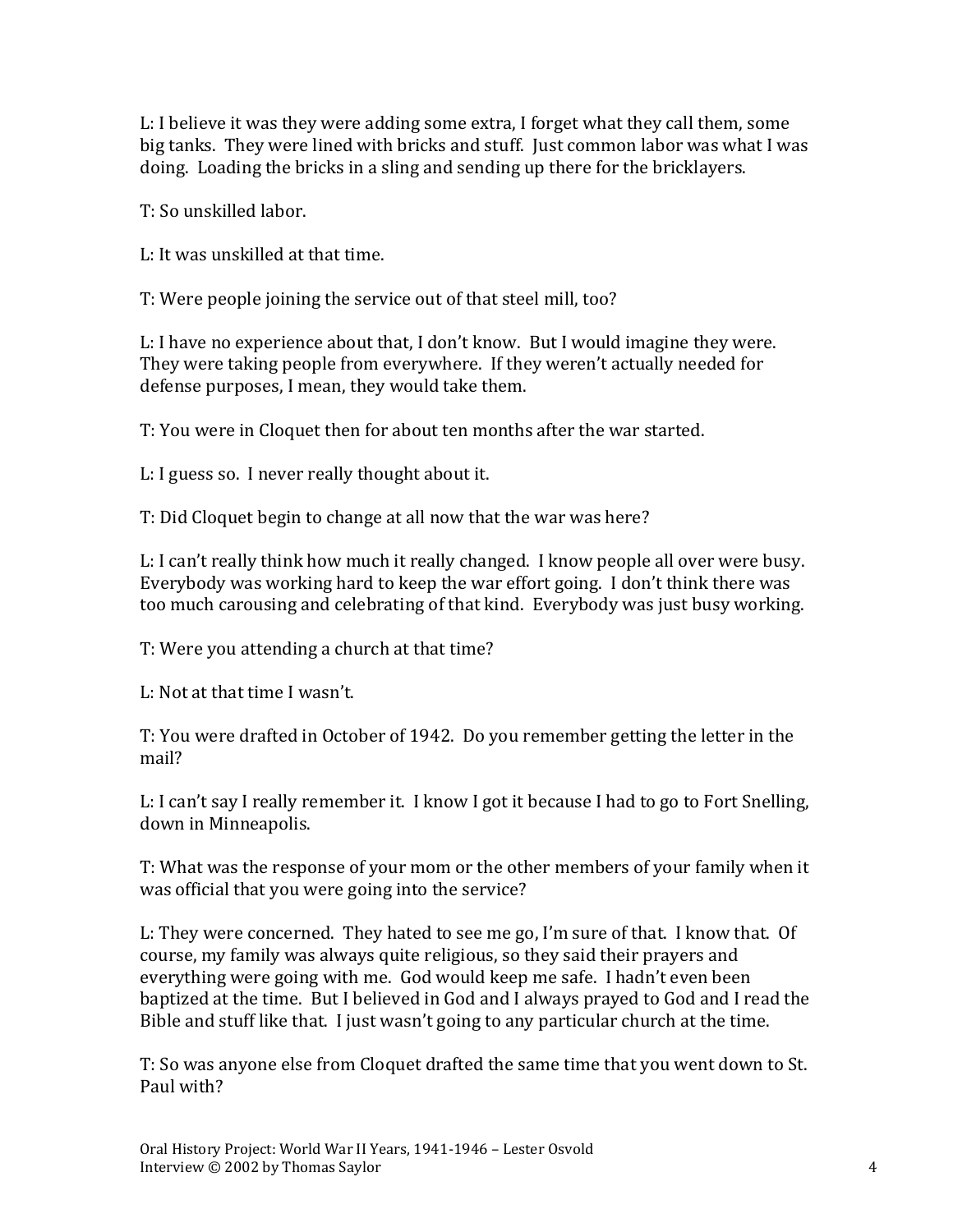L: There was a whole busload of us that went at the same time. I couldn't tell you who they all were.

T: Not names, but there were some other people on the bus.

L: We had a busload going down.

T: Do you remember anything that ride down to St. Paul? What was going through your mind?

L: No, not really. It was just something I had to do and I was anxious to get going.

T: Anxious to get started?

L: Yes.

T: You went for Basic Training to Camp Roberts, California.

# **(1, A, 131)**

L: That's correct.

T: Was that a new part of the country for you?

L: Oh, absolutely. I had never been to California before. I had no idea what it was like. West of Monterey was where it was located. No, not Monterey, but it was in that area. Close enough. It was quite wild and a little bit like a desert out in that area. There weren't too many trees. The trees that did grow out there had a lot of moss in them. I remember that. During Basic Training when we were camping out and stuff I used to pick that moss and put it in the bottom of my pup tent for a mattress. If you pick enough of it you get a nice cushion there. Sort of like laying on feathers.

T: Do you remember when you first arrived at Camp Roberts? Was it by train or by bus?

L: We went out on a train from Minnesota. There was a big troop train that went out. I remember crossing the Salt Lake and the Salt Flats or whatever it was. It was just miles and miles and miles of nothing but salt. That was strange to me to see all that. Then when we got to the mountains another engine had to couple up onto the coaches to get it over the mountains.

T: Is that the first time you had really seen tall mountains?

L: That's the first time I had, yes. The first time I'd been out of Minnesota actually.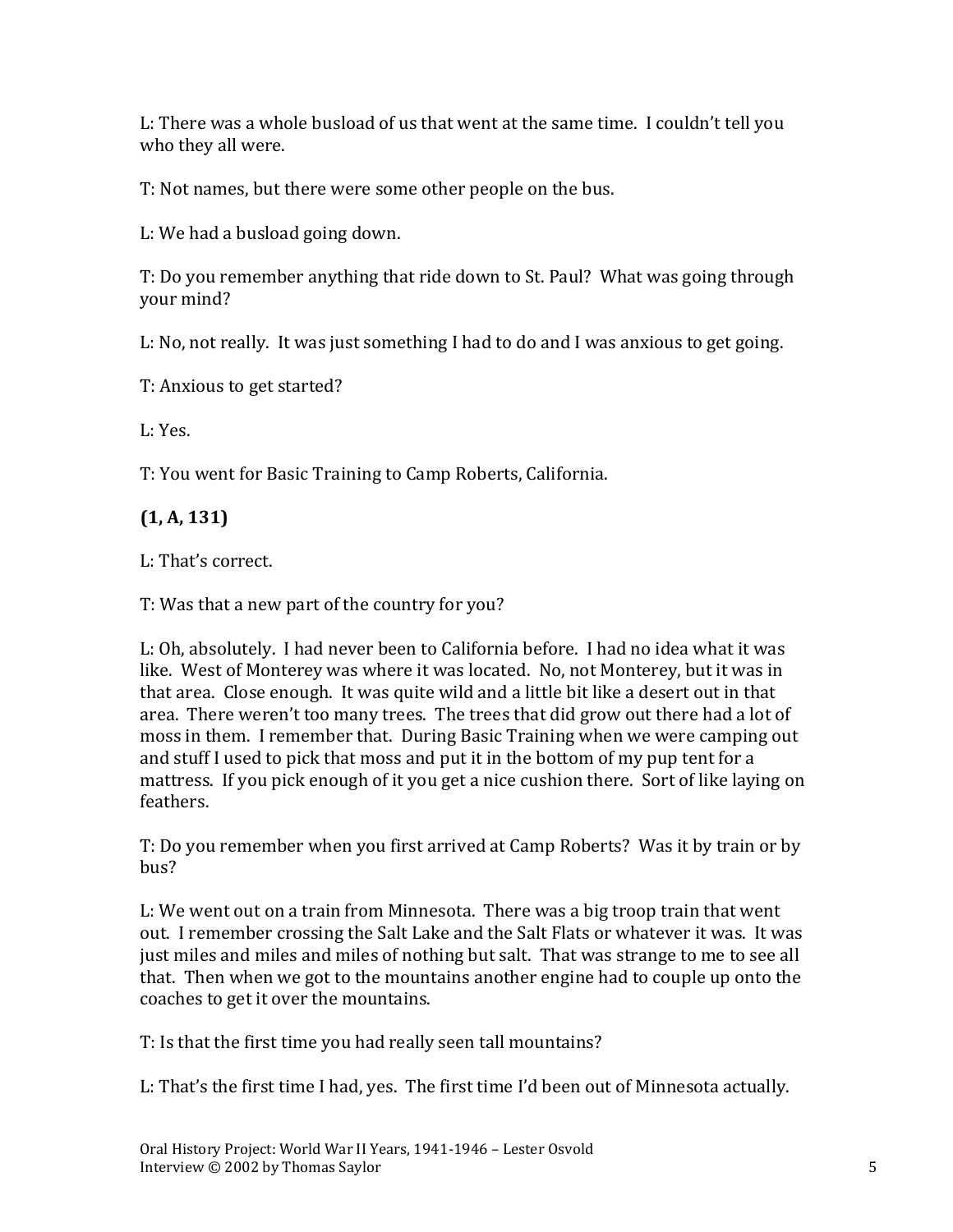T: Other than Arkansas, right?

L: Other than Arkansas.

T: What can you say about the mood on the train among all these guys?

L: It was just joking and joshing going on. Some talked about their families. Just more or less communicating with each other and getting as much enjoyment out of it as we could.

T: Some guys more serious than others? Or some guys more…

L: There were some of them withdrawn and quiet. I suppose they were probably scared and lonely already. Leaving home for the first time. Most of them.

T: Were some of these guys younger than you? You were twenty-one by now.

L: I think some of them must have been. I never really gave it much thought. They were all just as big as I was. I never thought about age. If we were old enough to go that was it.

T: Do remember actually arriving at Camp Roberts? When you got off the train or got off the bus? What was the initial reception there?

L: Of course you met your sergeant for the first time. I forgot what language he used but he got us all off the train and got us out to camp.

T: You were still dressed in civilian clothes when you went out to camp, right?

L: No, we got some uniforms when we went to Fort Snelling.

T: So you were already in your Army uniform when you got out there.

L: We were already in uniform. Some of them didn't fit too well.

T: How about your own? Was it the right size?

L: Pretty much. I wasn't too bad off.

T: This sergeant, do you remember his name?

 $L: No.$ 

T: He got you off the train and got you off to Camp Roberts. What was Basic Training all about?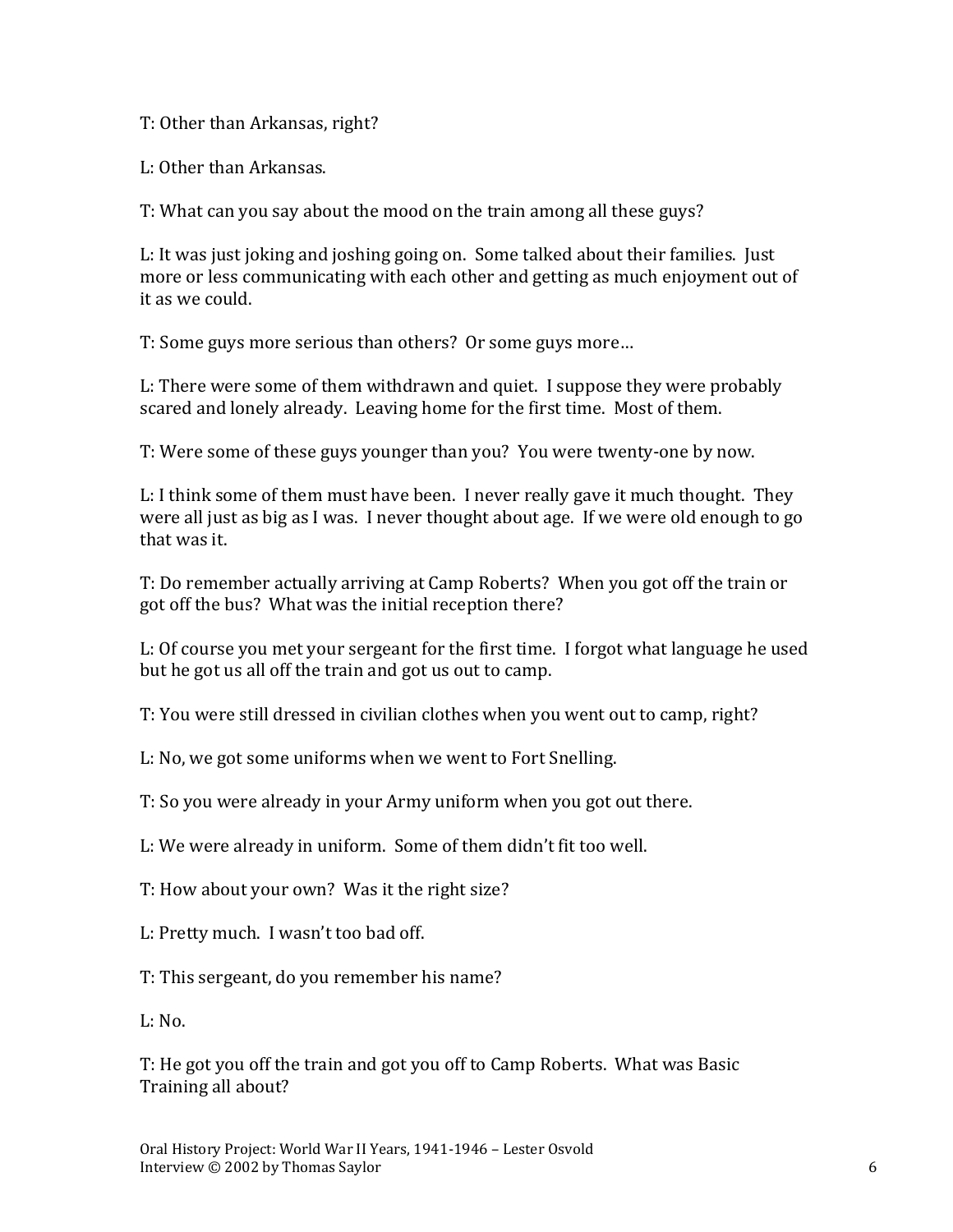L: The way I see it now it was about getting us and keeping us in physical shape for one thing. We had done a lot of calisthenics on the parade ground early in the morning. We'd fall out and do some calisthenics and stuff and then we'd go in and get ready for breakfast. Discipline was the thing. They wanted to make sure they drilled it into us that we were going comply. When we were told to do something we better comply. There were consequences. That was one of the things we learned real quick. And to keep our bed area, the area that we were assigned, the cot we were assigned to, keep it neatly made and keep our clothes neatly in place. Everything had to be shined and polished. Then of course we had our main Basic Training. Firing the rifles. It happened to be an anti-tank battalion so we got into anti-tank, 37mm cannons toward the tail end. There wasn't that much ammunition so to start with for firing those cannons to get the idea of how to track and move the thing they had a 22 rifle barrel mounted inside the barrel of the 37mm. So you were actually firing a 22 rifle instead of a cannon.

# **(1, A, 199)**

T: Before you moved up to the actual rounds that it would fire.

L: When we actually graduated we only fired like three rounds of actual 37mm ammunition. Then we were fighting a moving silhouette of a tank.

T: Did you consider yourself to be adequately trained? If you were going into an anti-tank battalion, did you feel comfortable that you were trained and ready to go?

L: They had a start. I guess our main training was the training on the rifles. We did take training with the rifles and the BAR and even the 30 caliber machine gun. We had some basic on those weapons as well.

T: The ones that you could expect to come into contact with.

L: Yes. Not only the canons we would fire but we had to fire against troops as well if we needed to.

T: Was this the first time away from home for an extended period of time for you?

L: Outside of being in the CC camp. Yes. I worked out that summer in Iowa and I worked another summer over by Staples away from home. I wasn't that far away from home. I managed rather well actually for having been used to having a big family of brothers and sisters. But I just kind of took these guys as my big brothers and my comrades. So I had some good friends in the service. We started going to church together and stuff like that. They always had service on Sunday. No matter what denomination they had chaplains that served for the whole purpose.

T: Would you say that you didn't have a real difficult adjustment to being away from home then?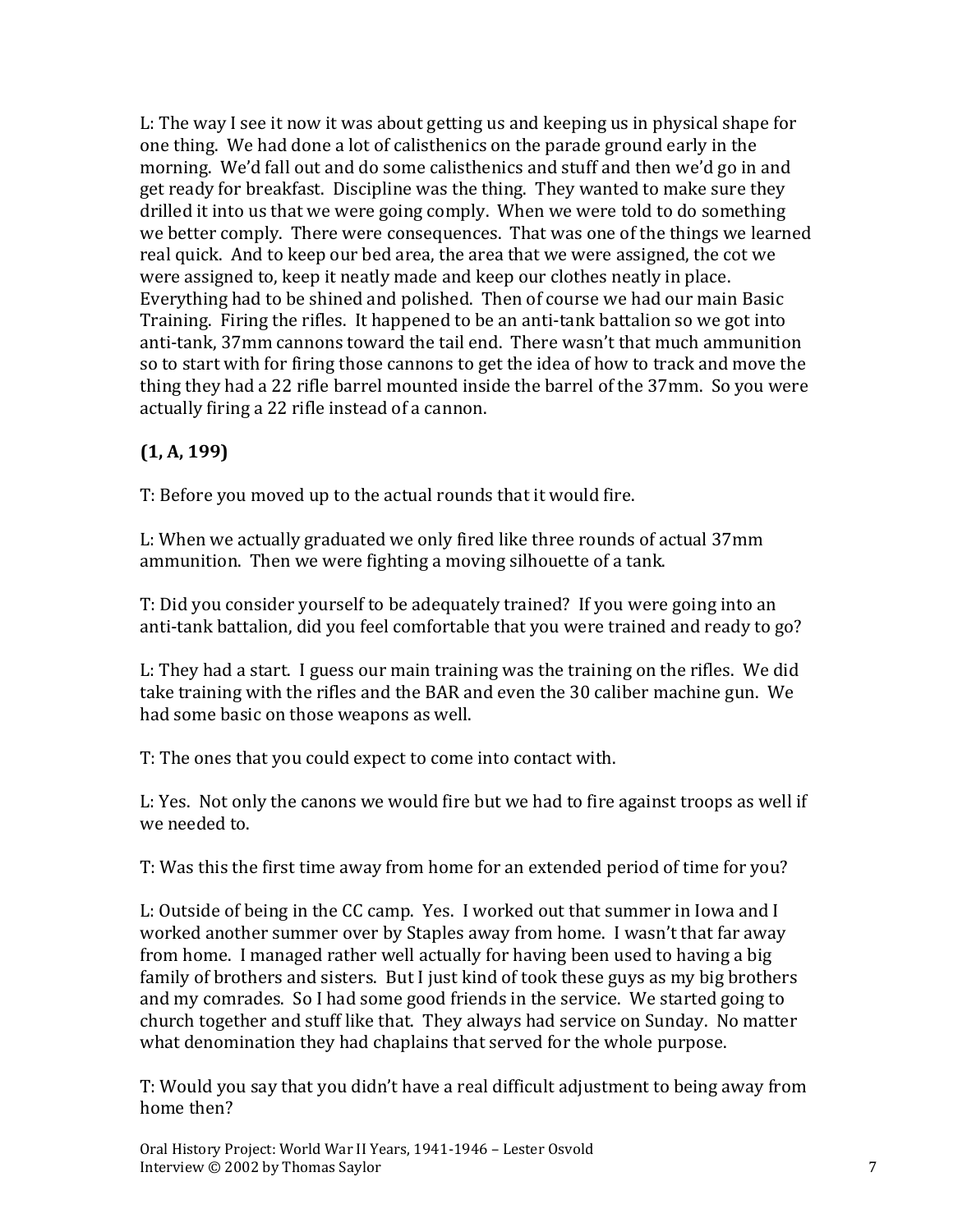L: No. I didn't have any problems. Until I got overseas and having been gone from home for so long. There were days when you were pretty darned lonely. You were wondering if you were ever going to get back.

T: At Basic Training were there other guys who seemed to have a more difficult time being away for the first time?

L: Yes, I suppose there were some but I never really ran into anybody that really was having a bad time.

T: Guys seemed to adjust pretty well.

L: Yes.

T: Is there a story, an anecdote, you can relate about Basic Training? Something that sticks in your mind? Humorous or otherwise?

L: The funniest thing that happened was when we were first inducted in the Army. We took most of our clothes off and we were going through the line and were getting our shots and stuff and some of these guys would see that needle and they would pass out before they even got the needle in their arm. *(laughs)* That was kind of funny.

T: Was this at Fort Snelling?

L: At Fort Snelling. They'd just pass right out on the floor. Just klonk, down they went.

T: What did they do when guys when that happened?

L: They just picked them up and talked to them a little bit and gave them the shot and booted them out of there. *(laughs)*

T: Fainting wasn't going to keep them out.

 $L: No.$ 

T: From Camp Roberts you went, with a little bit of delay, your next major stop was Fort Ord. Is that right?

L: Yes. That was just kind of an in between training and getting assigned to your outfit. It was just someplace for you to be and keep you in the military and keep your discipline up. We had a few little jobs to do. We did some work around the post.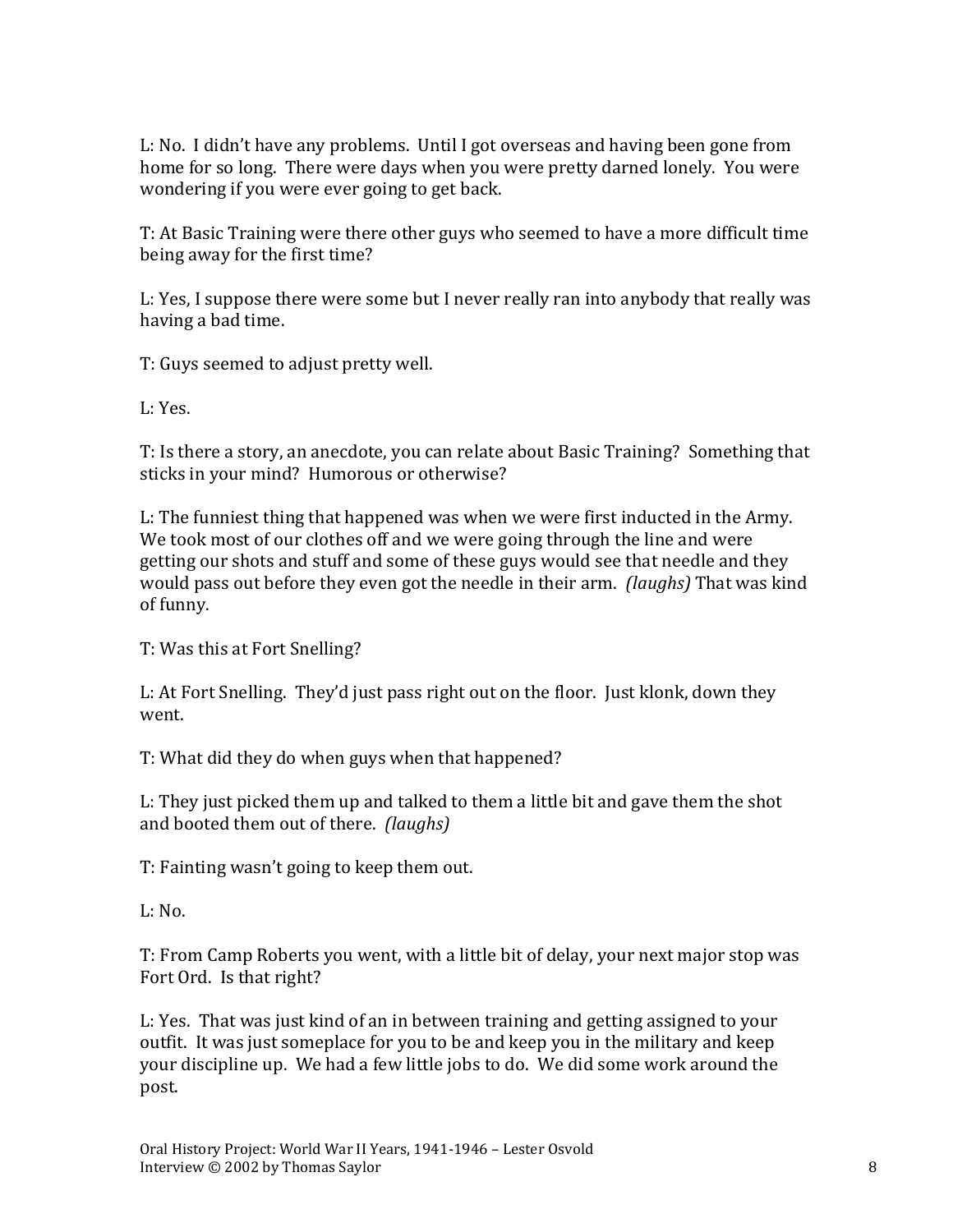T: Basically you were just waiting to be assigned to…

L: Waiting to be assigned mostly. We had free time. We'd go to town. We went downtown Seattle and I used to go roller skating and stuff like that. The USO had a club right there on the camp. They used to bring busloads of girls out on Saturday night and have music and we'd have a dance right there on the post.

T: Where is Fort Ord located?

## **(1, A, 254)**

L: Just outside of town, near Seattle.

T: When you were at basic were there any minorities, blacks for example, at training?

L: Basic training? If there were any I never really noticed it. We were all in there together. We did have a couple of Mexicans and we had an Indian.

T: American Indian?

L: American Indian. His name was Ghostbear. He was about as Indian as you can get.

T: How long was it in the service before you encountered blacks at all?

L: No problems at all as far as race goes. I didn't see any problems.

T: Were they a member of the combat engineer battalion that you served with?

L: Yes. We had about three Mexicans and at least one or two of these Indians in our outfit. I was friends with most of them.

T: Did blacks do things drive trucks or cook meals or things like that?

L: I didn't really see any different. We did run into a black outfit after we hit the Philippines. The invasion of the Philippines. There was a black outfit that landed quite close to us. The only thing I thought was a little bit strange was that they abandoned some of their equipment that we took over and used because it wasn't being used. We needed all the equipment we could get. That was strictly not kosher to the military rules.

T: Allocating that equipment?

L: Yes. Like a couple of trucks they left behind. We used. We made good use of them.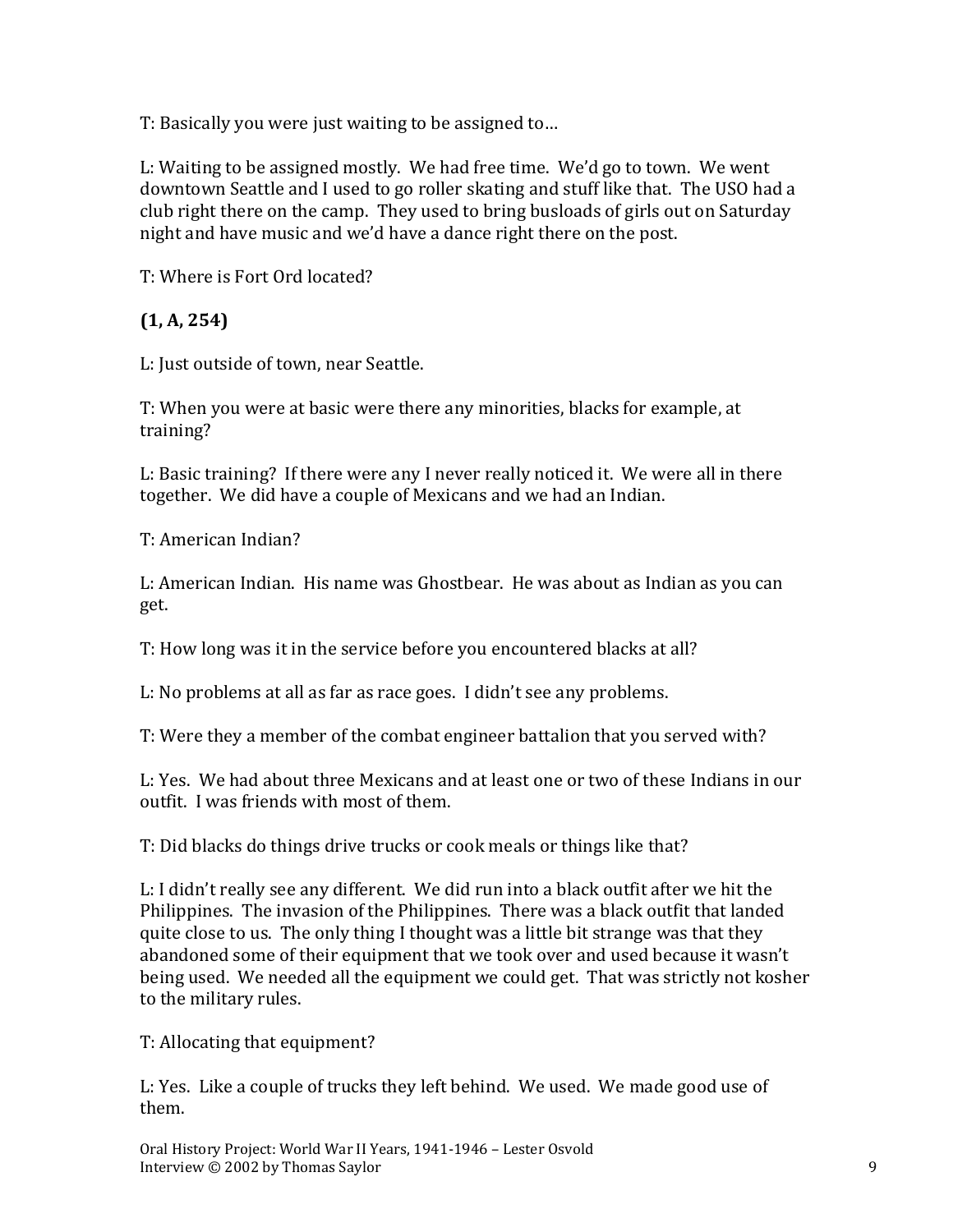T: Is it your impression that race relations in the military was or was not a concern?

L: I didn't see any of it myself. I don't think there was any big concern. There were always some of these southern boys you know that talked the black boys down a little bit but other than that I didn't see any real serious problem.

T: Did people tend to stick to their own racial or ethnic groups as far as in free time or things like that?

L: Not necessarily. We mixed it up real well. Some of these guys were funny as heck. Always full of the dickens and telling jokes and stuff and making you laugh. Those were the kind of guys you liked to hang around with.

T: Can you remember a specific person that sort of fits that bill?

L: One of my good friends. He died a few years ago. From California. A Mexican. Oh, man when you get to be over eighty you have problems with names.

T: He was a Mexican guy?

L: Yes, he was a Mexican. One of his friends was Londeros. I remember him. He was a real nice guy. I drove truck mostly in the Army. When I wasn't driving he was driving my truck when we were working shifts. When you're out there in combat you're kind of working around the clock. You don't have the night off. You work. Somebody's working all the time. So when I wasn't driving the truck he was driving the truck keeping those roads open and stuff.

### **(1, A, 302)**

T: So you worked side by side with a Mexican-American.

L: Yes. You could say that, sure. No problems.

T: Would you differentiate between whites from the south and whites from the north as far as how they perceived or treated minorities, especially blacks?

L: I did see some of that. It seemed like the people that lived in the south they were more likely to run the coloreds down a little more than the northern boys. Hardly ever heard anything derogatory about blacks or anybody else from the people from the north. Once in a while from the south. They were brought up below the Mason-Dixon Line and it was just kind of born right into them I suppose. It's kind of hard to overcome for them. They never looked at a black as equal I don't think.

T: Did that kind of attitude bother you?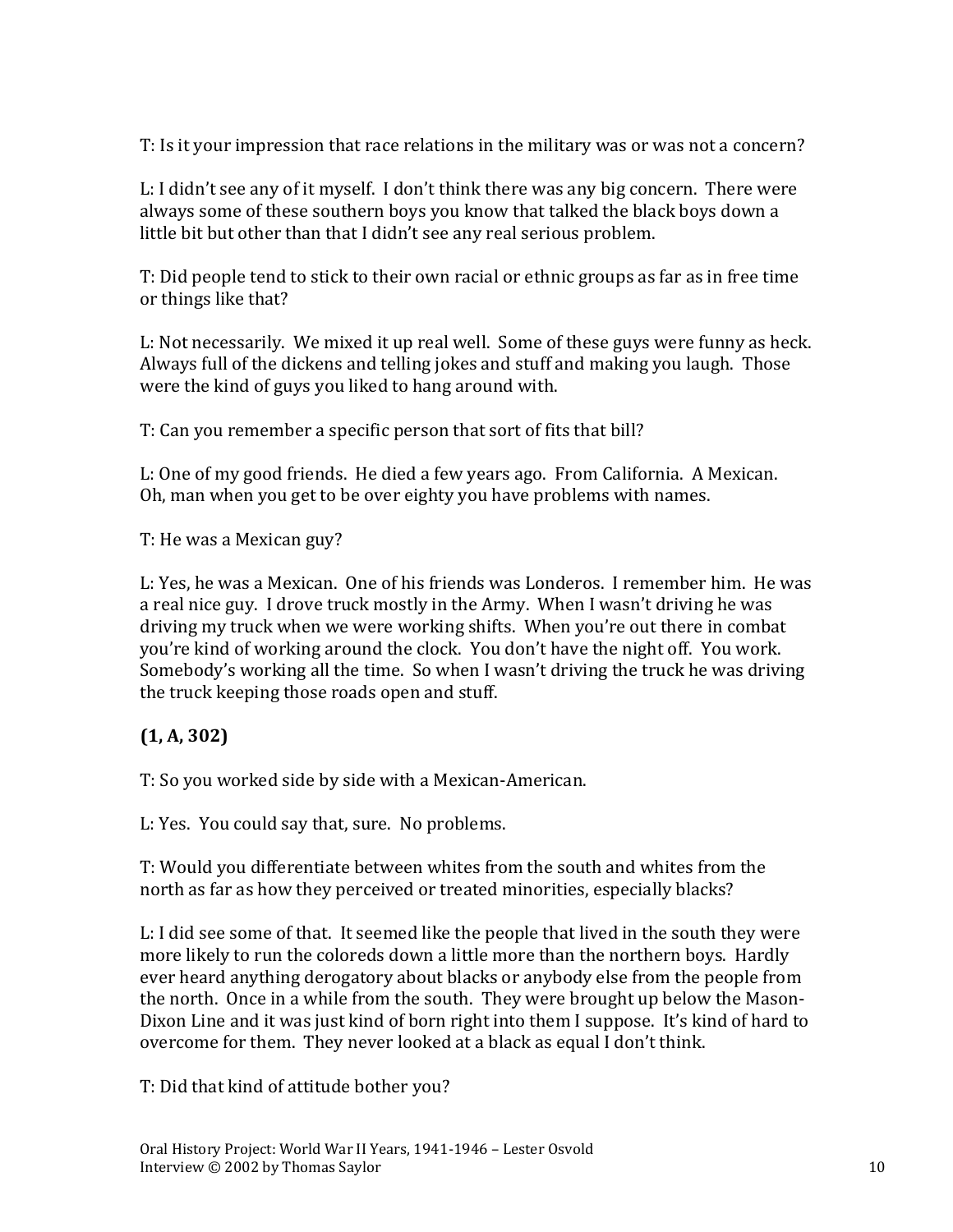L: Yes. It bothered me.

T: Did you find yourself avoiding southern whites or finding them people you didn't want to hang around?

L: Not really. I didn't really avoid them. Whenever they started talking that way I just turned away and let it go in one ear and out the other. I didn't carry it with me.

T: Your first station away from the US was in the Aleutian Islands. Can you briefly summarize what your unit was doing in the Aleutians?

L: We were doing what we were trained to do before we left. We were unloading ships and brought the supplies in and established the dumps and then after that our outfit was helping to repair the airstrip there. We were starting to build a dock.

T: This is on Kiska, right?

L: This is on Kiska. There was a Seabee outfit there helping to build that dock. That's Navy. We were working side by side with those guys. Doing the same kind of work. The same thing they were doing.

T: How long were you up there all together in Kiska? Or in the Aleutians?

L: Maybe three months at the most. I really never kept track of the time. We weren't there too long actually.

T: You mentioned not keeping track of time. Did time become abstract when you were at duty stations?

L: I would say so. You didn't pay much attention to time at all. You just did it from day from day. Whatever you had to do.

T: What can you say about Kiska or the Aleutian Islands as a place?

L: It's kind of a miserable, desolate place. There's no trees on the island. Nothing but brown grass. I never saw any green. And if several guys walked behind each other across it the first thing you know you're going through what we call the tundra and you start slipping and sliding. It was always cold, always foggy, rainy. This was in the fall, or late summer. You were always wet. Like when we had to go over to mess hall, we had a mess tent. All these guys coming for mess you know pretty soon we're walking in mud clear up to our knees. This soupy mud because there's too much traffic. That's kind of the area it was. Pretty miserable place. Now the airstrip was being laid over with those metal… I forget what they call them. Those sheets. They were hooked together. So that's what they were doing. They were filling in holes and putting that metal sheeting on there so the airplanes could land.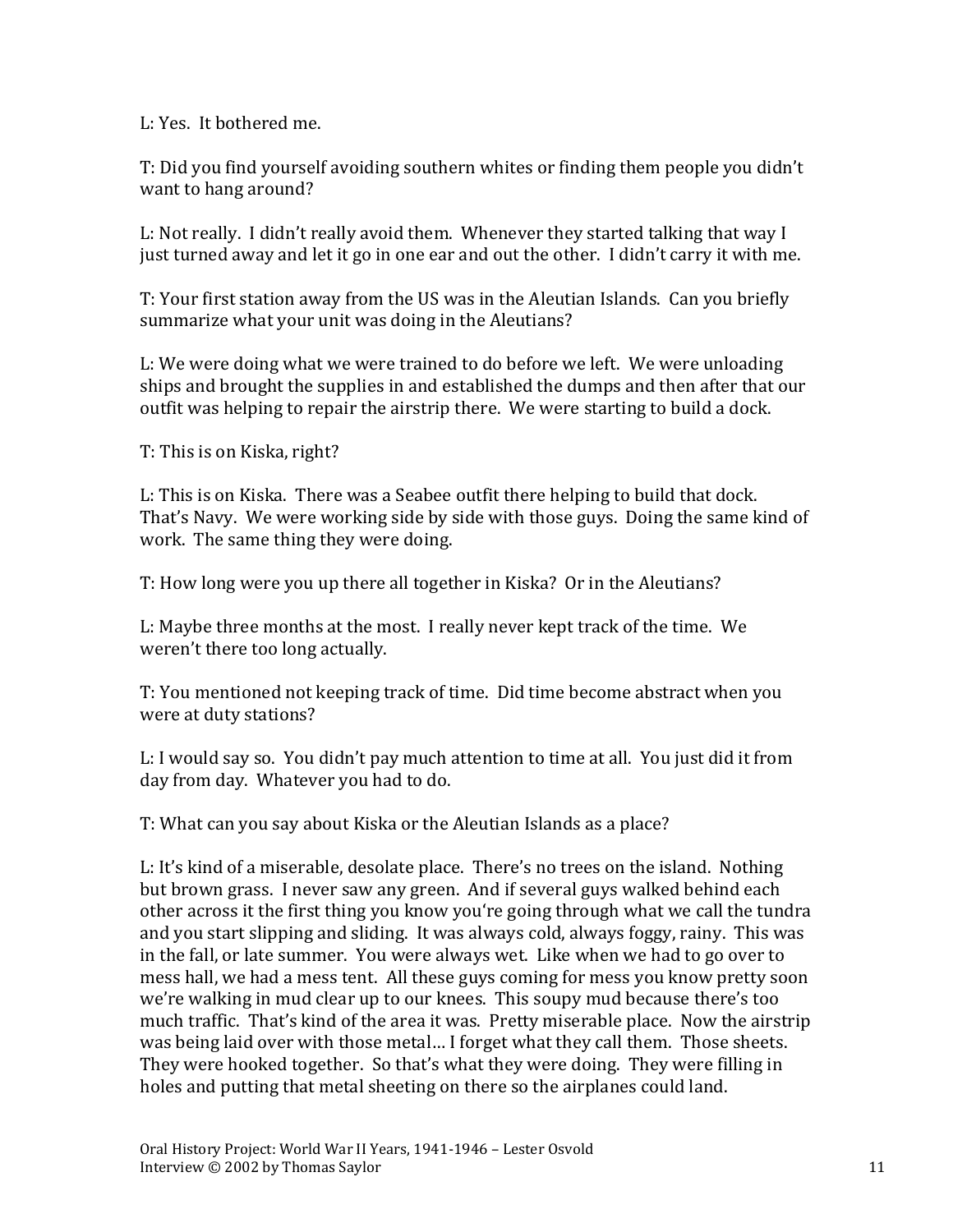# **(1, A, 345)**

T: Were you doing construction work or just sort of moving supplies and driving trucks?

L: In the Aleutians we didn't have any trucks up there because of the tundra and the way it was. We had all cats. There were web-footed cats and web-footed trailers. We had put additions on the tracks of the cats so that the tracks were about two feet wide. So they wouldn't sink. And the trailers they pulled was like a tandem-trailer. They had a track over the two axles. That's how you moved material around there. That's the only way you're going to get anywhere.

T: Did it mean that work took longer to get done because of these conditions?

L: Oh, I'm sure. It wouldn't be near so easy to do the job in those conditions, so it would take longer.

T: Did the gray environment and the wetness affect peoples' mood up there?

L: Oh, yes. I think it did. Everybody was not too happy. They were always kind of grumpy. A little bit quick to bite back in case somebody said something wrong. It was a little bit tougher. Pretty tough.

T: For yourself too?

L: Oh, yes. Absolutely.

T: By the time you hit Alaska it's clear you were part of the larger war effort against the Japanese. When you perceived the enemy, in this case the Japanese, what did that concept mean to you?

L: Naturally you were scared. You're going up against people that are shooting at you, you're going to be scared. You just wonder how far you're going to get before you get it. When we got, in the Aleutians not Alaska, down to Kiska and our troops made a picture screen. We went in from the opposite of the main harbor there and across the island and our two troops came together in that fog and wind and rain all the time. There was some firing going on our own troops before we discovered we were friendly troops. There were a few casualties that way. Otherwise the Japs had been dug in. They had many trenches and many gun emplacements. Kiska was the base for their two-man submarines so there was a shop right there on the shore where they had rails coming up where they used to pull the submarines right out of the water.

T: Those two-man subs were based there.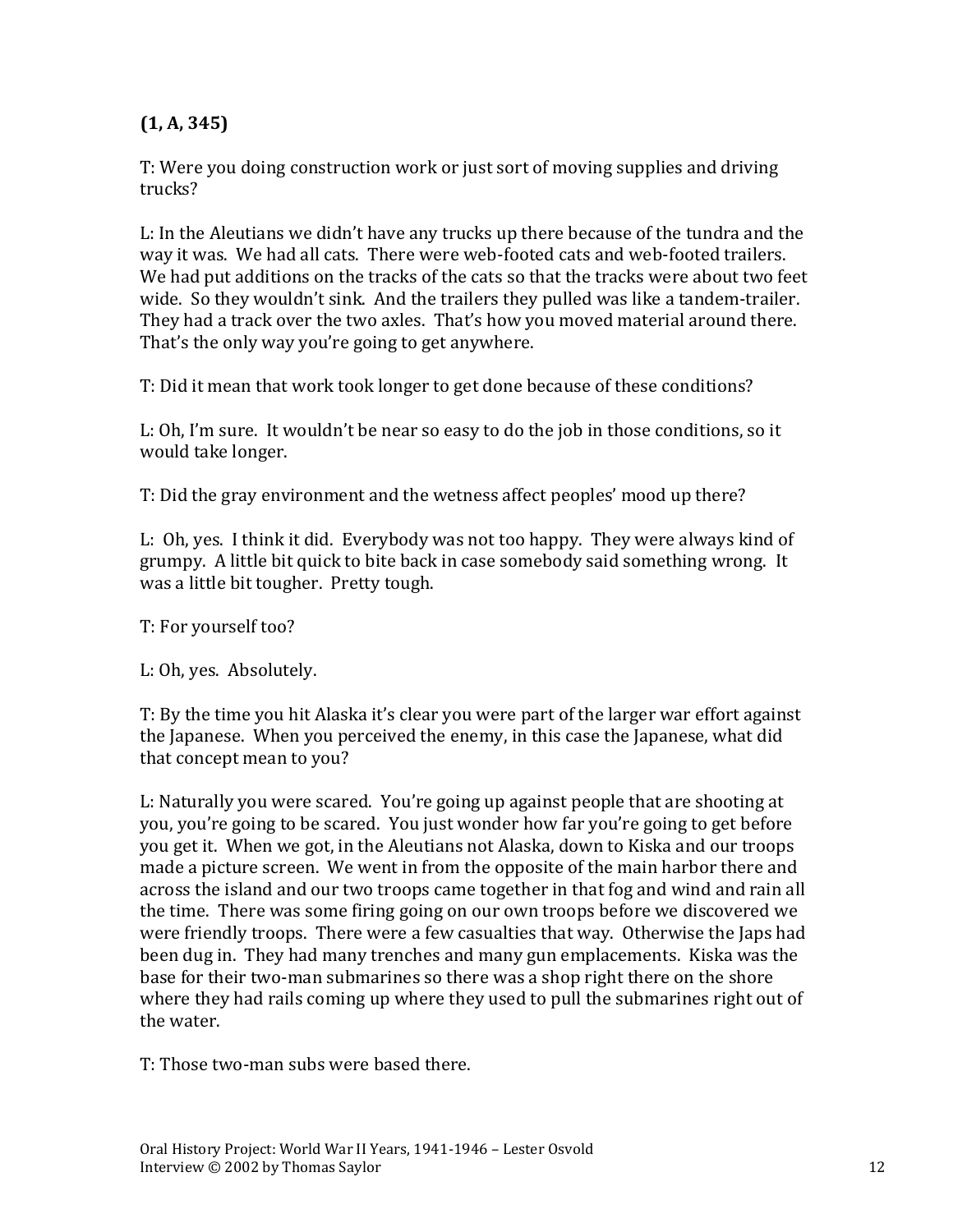L: Two-man subs were there. There was more like (\*\*\*). There were quite a few ships that were sunk in the harbor there. Evidently our planes had managed to sink them before we got there.

T: So you arrived just after the Japanese left.

L: The Japs had left the day before we hit the island. That's the way I understand it. But we didn't know that.

T: So from what you knew they were still there.

L: We thought they were still there. When we found out they weren't there we were pretty happy about that.

T: How would you describe your own mood when some kind of action appeared imminent?

L: *(5 second pause)* I never really gave it too much thought. I just thought I would do whatever I had to do. And that was that.

### **End of Side A. Side B begins at counter 381.**

T: Was it easier to think that way than to try to worry or think about what might happen?

L: I think so. I don't think it would pay to try to worry about what's going to happen. You gotta think about what you're going to do right now. Don't think about what might happen. It'll freeze you up so you won't be able to do anything.

T: Were other people as successful as you at thinking that way?

L: I never asked them but I think judging from their actions most of them must have been like that. Just went ahead and do what they had to do. You had to do it. It's either you or them, and you better make it them.

T: You and others arrived just after the Japanese departed. Had they left stuff behind?

L: Like I said there was one two-man sub that was still there. I don't remember what else might have still been there. There was some evidence of the gun emplacements still there.

T: They took their weaponry?

L: Most of that stuff must have been out of there with them.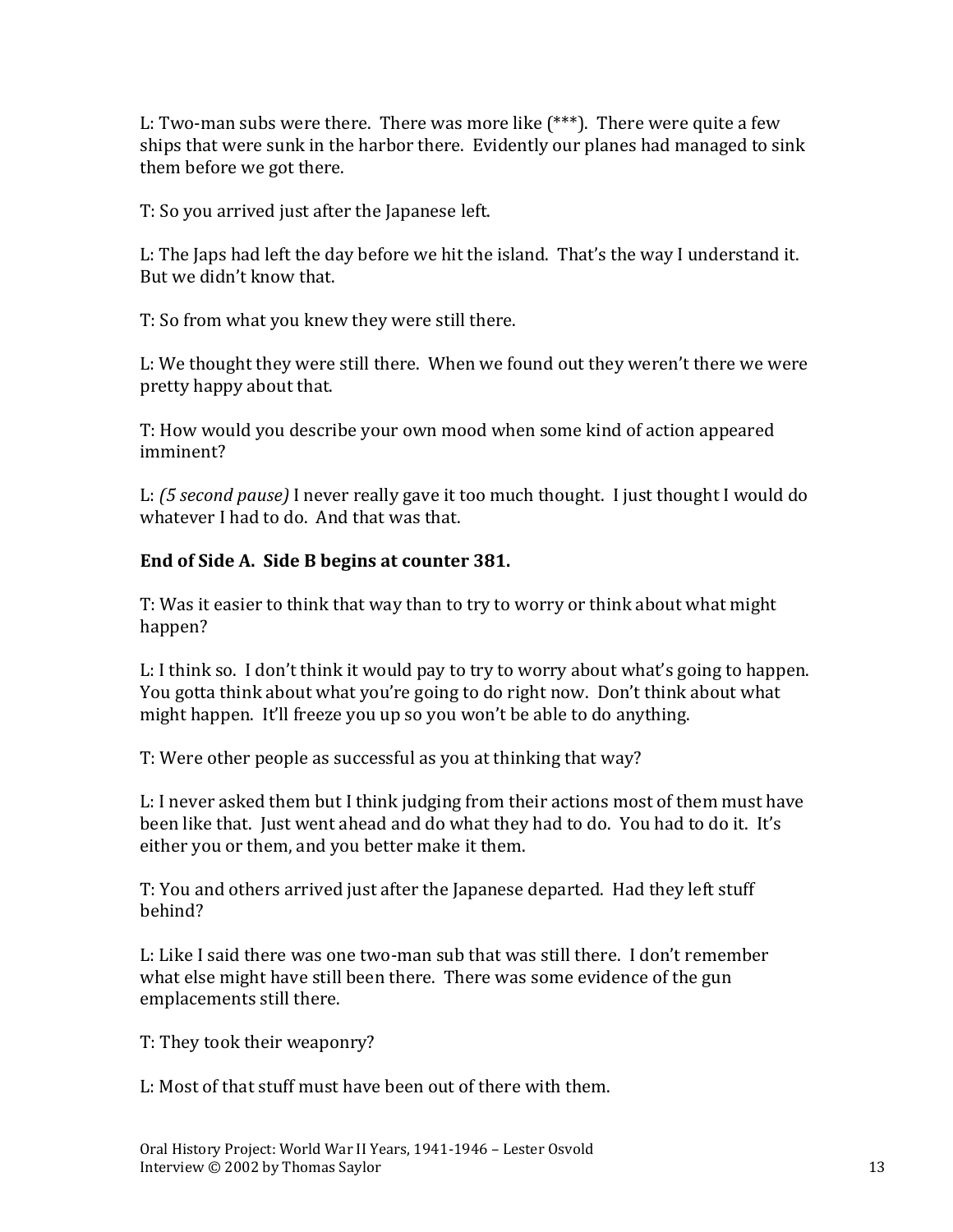T: After a brief stop in the States, Les, you went to the South Pacific.

L: No. We didn't stop in the States at all. We went directly from Kiska on the *President Monroe*, that was the only passenger liner we ever got loaded on, and went directly down to Hawaii. That turned out to be a nice cruise. I loved that. When we got out of the Aleutian area the sun came out and ocean was calm and it was nice. We had moonlight nights. We had movies to watch on deck and stuff like that. It was nice. Very nice. Big difference from Alaska.

**(1, B, 422)**

T: Could you detect a more relaxed mood among…?

L: Oh, absolutely. The rumor goes around that we were going back to the States, but we didn't go back to the States. You don't know where you're going. They don't tell you until you're well on your way. They never tell you where you're going.

T: It doesn't mean there's still rumors floating around though.

L: Yes, the rumor floating around was that we were going back to the States. That didn't happen. Everybody was happy about that.

T: Hawaii was okay, right?

L: Yes. Hawaii was fine. We hated to see all those ships sunk in the harbor.

T: Rumors. What part did rumors play in the military among the enlisted guys?

L: Well sometimes there's good rumors and it will lift your spirits and the bad rumor will put you down a little. It just depends on what kind of a rumor it is.

T: Does one learn to screen the rumors?

L: I did anyway. I think most of us did. You heard the rumor and you said well, it would be nice if it happens but I'm going to wait and see. You kind of learned that rumors are rumors.

T: Where did you go from Hawaii?

L: They gave us some work on Hawaii. We wound up blacktopping in front of the ammunition tunnels and stuff, the parking area, the loading area. We laid blacktop there. Then we loaded on board ship again and headed out. We didn't know where we were going then, either. We went to the Marshall Islands.

T: So you didn't know where you were going when you got back on the ship?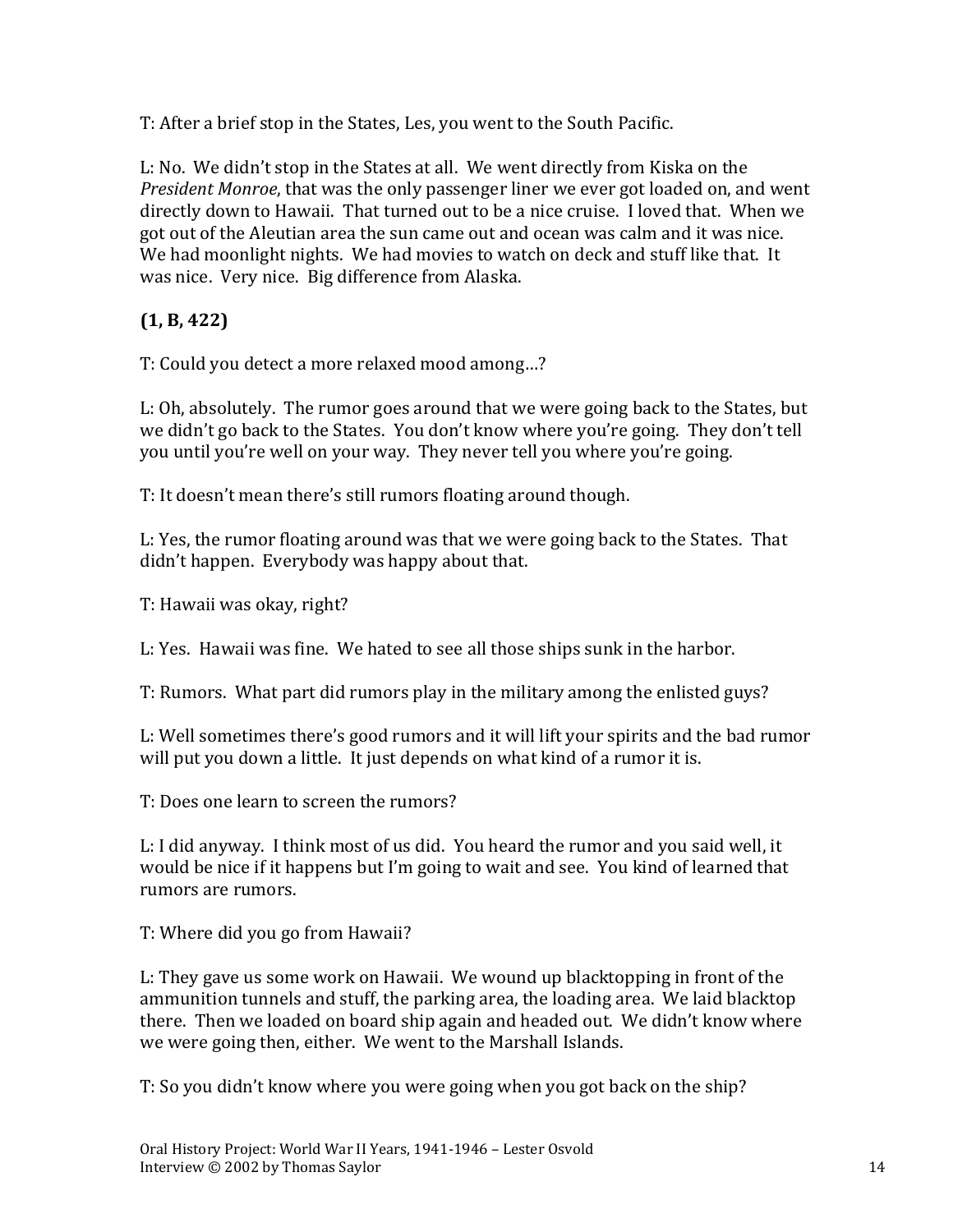L: No. We never knew. You don't hear that until you're almost there.

T: Rumors must have been rampant again as to where you were headed?

L: There would be just guessing. Anybody was guessing. Nobody knew. We knew that didn't tell us. The orders would come down soon enough. We'd find out before we got there.

T: You're pretty stoic, it sounds like. It sounds like it would be very tempting to worry about this. But you just waited to see what would happen.

L: That's right. There's no use worrying about it.

T: I bet there are plenty of guys who did though.

L: I suppose there were. I never saw any evidence of it. I never saw anybody sick about it or anything.

T: I think about how different people react in different situations. Boy there are just worry-warts by nature sometimes. I can see in a situation like this where you don't know where you're headed, that it would really get on some peoples' nerves.

L: If you did know you just had that much more time to worry about it. It was smart that they didn't tell you. The enemy had no chance of hearing it from somebody either. Like the old saying during the war went: "Loose lips sink ships." We were doing a lot of shipping all over the Pacific. Lot of big convoys going. There was a lot of commerce going out of there. We were in a pretty good convoy.

T: When you went to the Marshall Islands you were in a convoy?

L: Yes. The troop ships and destroyers and not a battlewagon but cruisers. A couple of cruisers. There might have been one aircraft carrier. Sometimes we even had a sea-going tug following behind another ship, because they were so small they'd have to follow in the wake. They would flounder in the big waves. The tugs aren't very big. Even a destroyer was not very big. They're under the water more than they're over the water a lot of times when it gets rough. More water washing over the decks.

T: Are you one of these people that got seasick?

L: No, I was fortunate that way. I never got seasick on the bigger ships.

T: Other guys must have.

L: When we went to the Aleutians on those LSTs we had one sergeant that never got out of his bunk. Those LSTs are small, flat-bottom ships. They are really rough.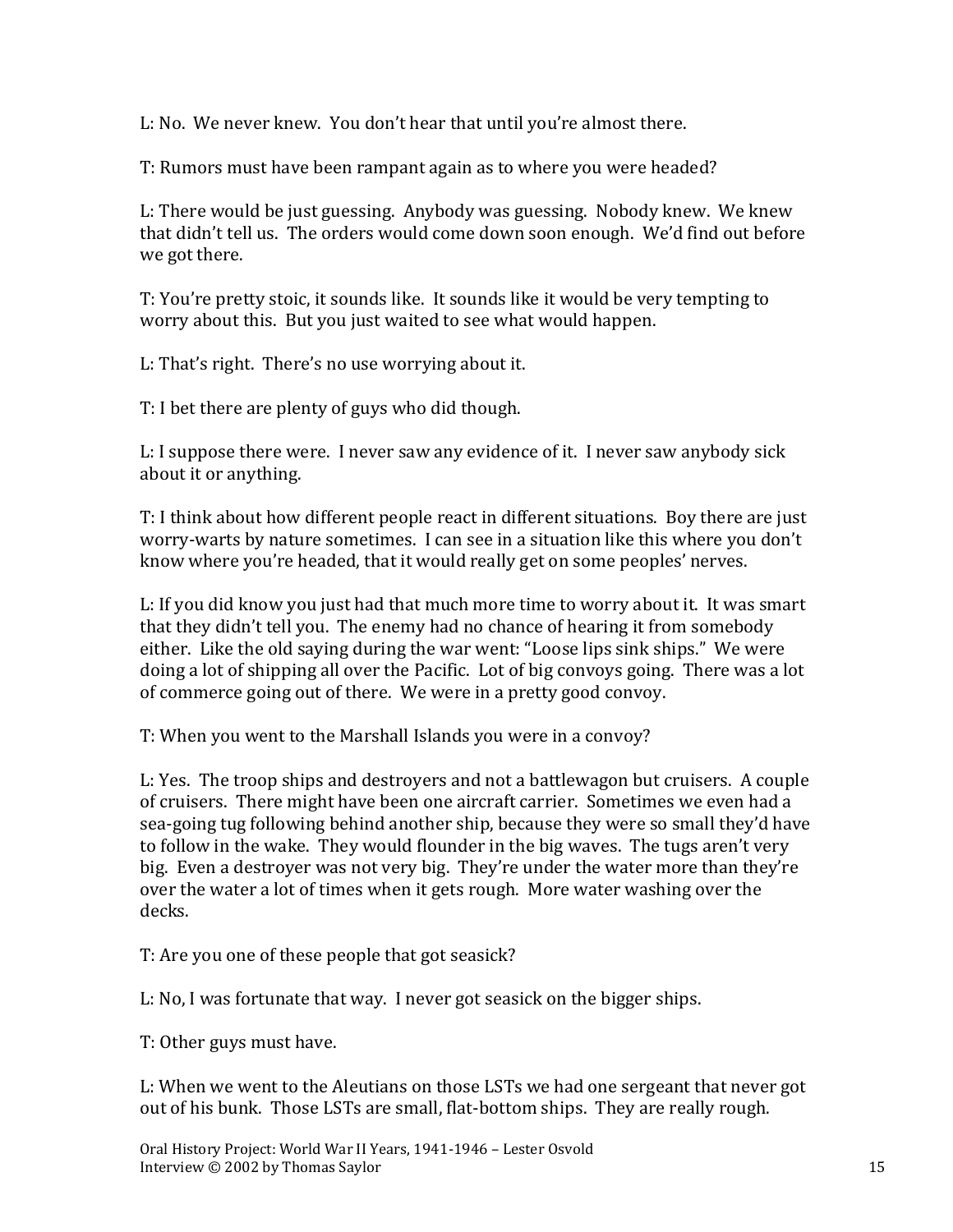They ride on top of the water. When they come over those huge waves there would be half of the ship sticking out in the air and when they came down *(sound: smack!)* like that.

T: Do you remember that trip up there, that LST?

L: You better believe it.

# **(1, B, 504)**

T: What do you remember about that?

L: It was pretty darned rough. We had an LCT on the deck, which is a landing craft tank. The next size smaller than an LST. It open on both ends except for the bridge. You can open it on both ends. You can use it in between an LST and the shore if you want to direct traffic across. It's big enough to haul about four or five tanks. The big Sherman tank. They used it also for unloading off the ships, unloading cargo to shore. Ship to shore. Part of our job while we were going was to watch, this thing was on skids and was chocked down, so that when we got there they just lifted the LST and chopped the chord and she went sliding off sideways in to the harbor and launched right off the deck that way. That's the only time I felt a little seasick. I had a little trouble getting my chow. I'd come off the deck to go through the chow line through the galley. That was inside. I'd get my food and get right out on deck. As long as I was on deck I was fine. Below deck I had trouble.

T: Were your sleeping quarters below deck?

L: Yes. Those were all below deck.

T: Was this a large compartment then where they sort of packed a lot of guys in there?

L: Yes. You had hammocks. Most of them were hammocks. Crawled into the hammock. There were as many as five high from the floor up. We could get quite a few hammocks.

T: Those large compartments with lots of guys must have smelled pretty bad sometimes.

L: I never really noticed it. Never noticed it. We had enough fresh air coming in and out of there. They had it pretty well ventilated. I can't say that it didn't smell, though. The latrine sometimes, they called them the heads in the Navy, they sometimes were a little smelly. You ever take a salt-water bath? Well, that's what you got aboard ship mostly—salt water. It's bad for bathing. They had their own facility where they distilled the seawater to make salt-free water. They cooked with it and stuff like that. Kind of limited for bathing.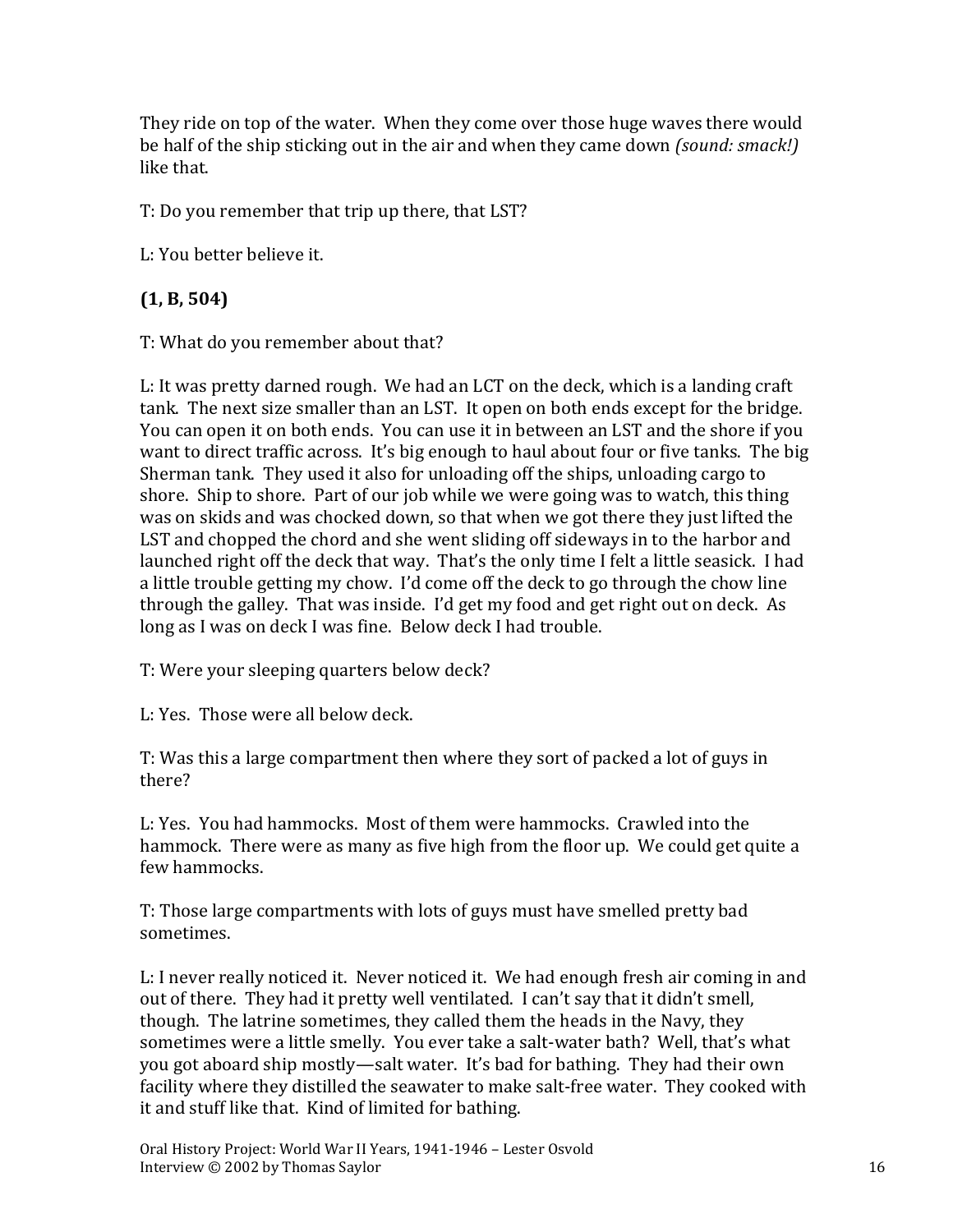T: Is salt water bathing a problem?

L: Yes it is, because you can't find a soap that will lather.

T: Soap won't lather in salt water?

L: No. It won't lather in salt water. You always feel sticky.

T: So a freshwater bath was a...

L: That was a luxury.

T: What people take for granted. You got to the Marshalls in '44?

L: I guess that's when it was.

T: This says, this information sheet *(provided by Les Osvold)* I'm looking at, says February 1944.

L: Right. Before that we were on the move out of Kwajalein… Part of the troops that went in there took Kwajalein. We were on standby. So I did get seasick again. They put us in those Higgins boats and we were out there circling, circling, circling. Up and down, up and down. And then the diesel fumes from those engines. That got me. There were quite a few of us that were putting it all over the side. As the good Lord would have it, we didn't have to go in. We finally went back to the ship and then we went to Eniwetok. Then we were in about the third wave. I was always on a special assignment, so when we in to Eniwetok I was carrying a flamethrower.

T: You were carrying a flamethrower. Had you been trained in this?

### **(1, B, 570)**

L: Yes, I had been trained. I had been trained with mortars as well, because when we went in to Kiska I was carrying the base plate of a 90mm mortar. We had a pretty heavy load. The base plates are heavy, seventy-five pounds I think. Just the base plate. I had it on a backboard and then I had my duffel, my Arctic gear in a big bag on top of that.

T: You were dragging some serious weight then, weren't you?

L: You bet I was. We went down net ropes to get in those Higgins boats to go ashore. With all that stuff on your back.

T: Were you worried about losing your footing?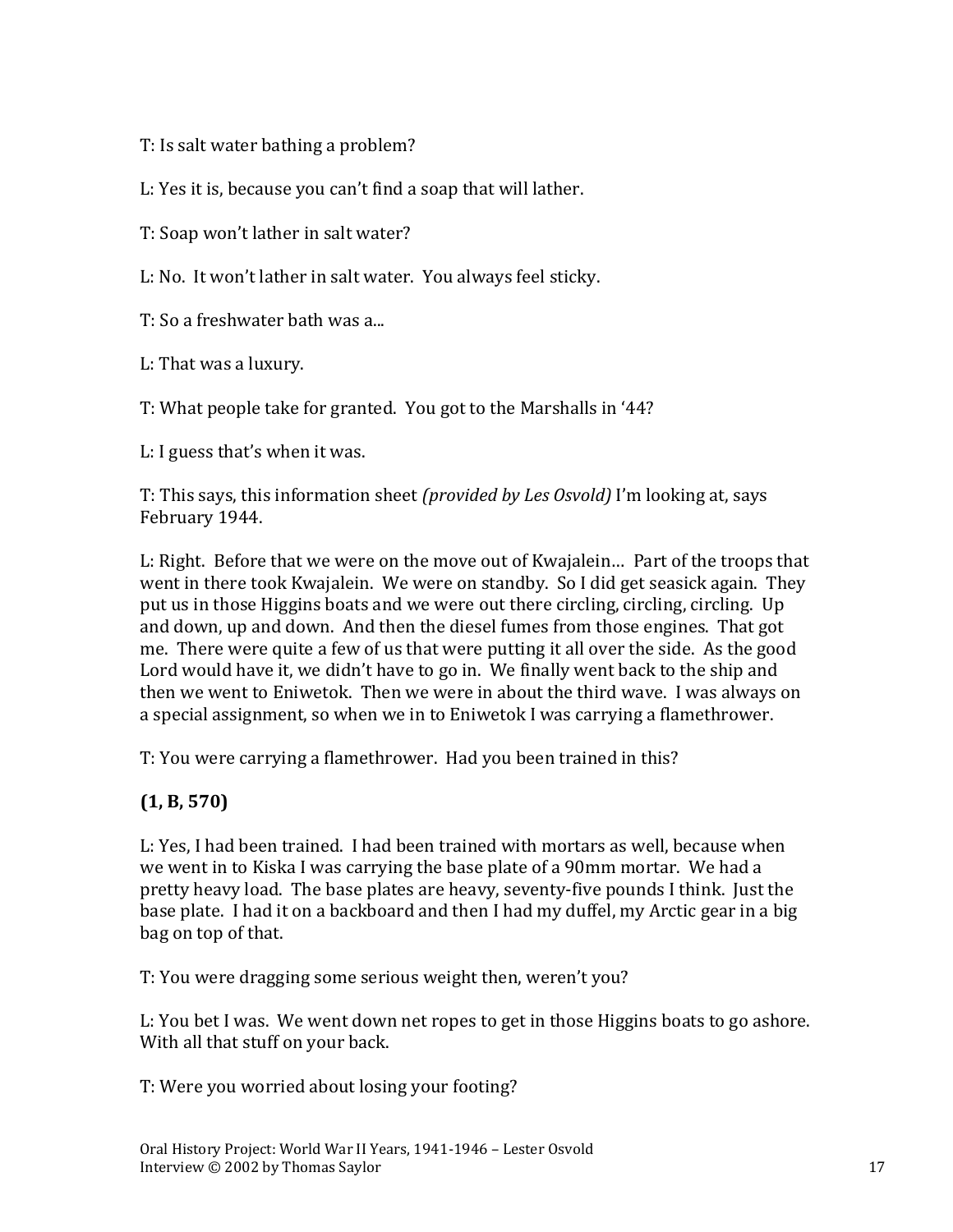L: If you did you'd fall into the Higgins boat, hopefully. But it was quite a little drop. I never saw anybody that really fell although they came close. Some of them.

T: When you had the flamethrower at Eniwetok. What can you say about that particular landing?

L: It was a pretty hairy landing to us because that was the first live amm… where we had the first live enemy to face. We got in the Higgins boat and headed for shore and of course the Navy was shelling. They were shelling the shore all the while we were going in until the last ten minutes or so. Then they ceased fire then we hit the beach. Some of my buddies in the boat right next to me landed right in front of a machine gun nest. Some of them got killed right there. The sergeant was able to back the boat off and take it back to the ship so these boys got medical aid right away. Well, actually it was the second or third wave I was in, so there was infantry ahead of me. Outside of the ones that were dug in right on the beach there they had pushed the rest of them back already, or off the beach. Actually I didn't get to use that flamethrower, which I'm happy I didn't have to use it. It went pretty quick. There was only one tank on Eniwetok. There was some smaller artillery.

T: With a flamethrower on your back, did that cause a certain level of tension or worry for you?

L: Yes, sure. Although it isn't much different than having to carry your rifle or a machine gun, really, because the flamethrower we were trained to use, you spray the area you want with the liquid and then you pull the trigger and ignite it. It goes up right away. You just kind of burn them out. I didn't have to use it. I was kind of happy I didn't have to use it.

There was one time I thought I probably should have used it but somebody else got in there ahead of me. There was another Jap that was buried underneath a bunch of debris. The tops of the palms trees and stuff had come down. It was a palm tree island and most of the tops of the palm trees were on the ground. There was one of these guys underneath some of these branches and stuff. Looked more like a brush pile than anything. One guy had gotten shot there so one of my medics ran to help him and he got shot by this brush pile. The lieutenant and another person came in there with a satchel charge and placed it on there and blew it up. If I'd have been in there with the flamethrower I would have had to burn these guys on the ground. I didn't know if they were dead or what. I didn't. Nobody told me I should go so I didn't go on my own. That's why I didn't go. I might have been able to save the lieutenant from getting shot in the leg but who knows. I might have gotten shot myself just doing that. If I had gone in there with the flamethrower and burned it. Nobody knows that but the good Lord. The one time that I did feel a little bit ashamed that I didn't go right ahead and do that. It would have saved the lieutenant from getting shot through the leg.

### **(1, B, 629)**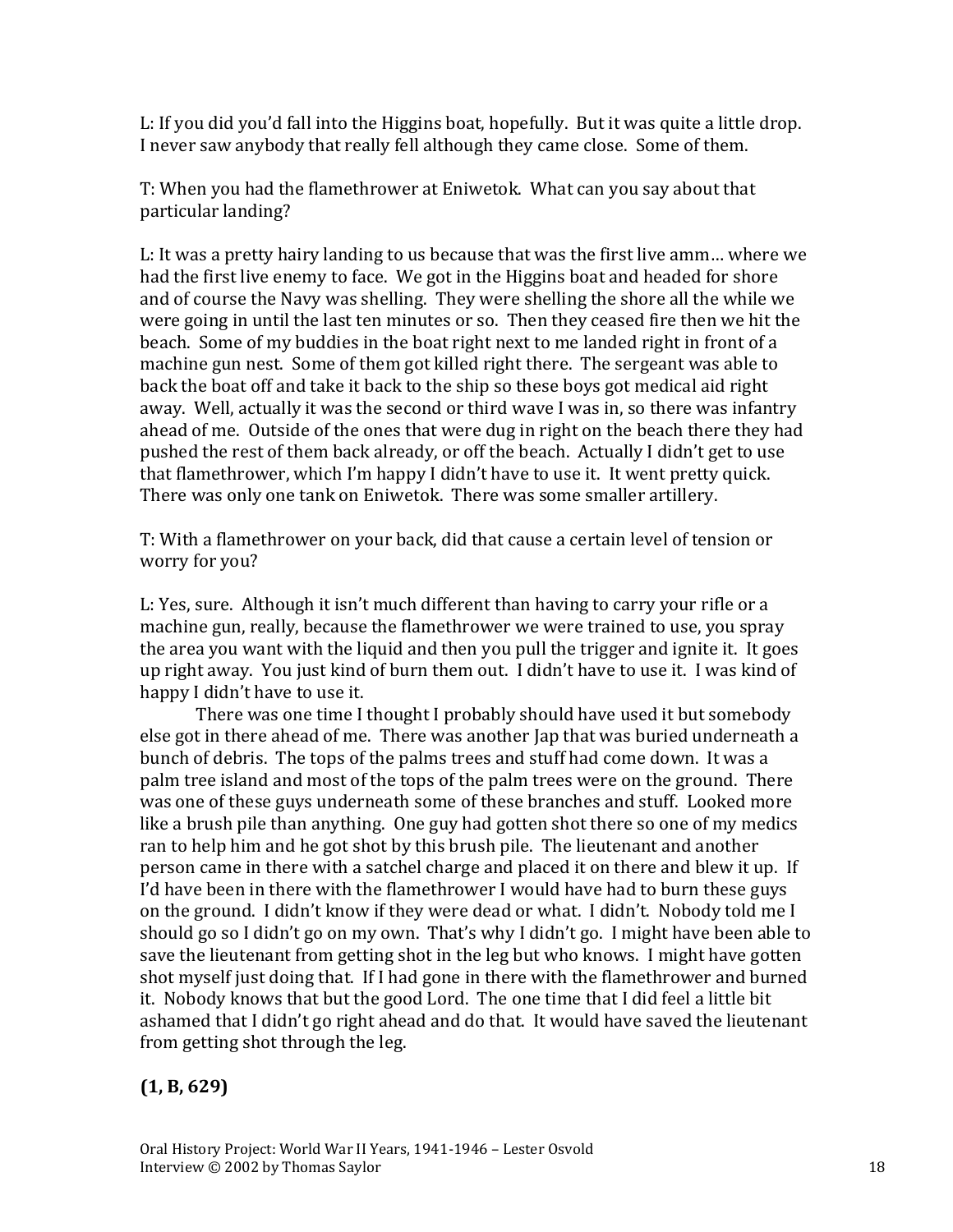T: That's something that I guess you had a chance to replay after…

L: Afterwards. Yes. It was one of those things that goes around in your mind after the fact. It kind of bothers you.

T: Are you a second guesser by nature?

L: I don't think so. Maybe. *(laughs)* I don't know.

T: How long did that action on Eniwetok last?

L: The actual battle only lasted one day. It didn't last the full day. That island was three miles long and three-quarters of a mile wide. That's all the bigger that island was. It was part of a chain of islands. As soon as it got secured then we just started cleaning up the mess. Some of the guys were detailed to bury the dead. You know the Japanese were pretty tough because they would rather die than give up. I think there were one or two prisoners of war that were taken off that island. The only one I really know for sure about was the one where the radio patrol man was out there when we started to build the airstrip. He uncovered one of these guys that were sitting in one these holes. Uncovered him [the Japanese soldier] with the blade. Started the blade. He got pretty excited. He grabbed his rifle. We always had a rifle handy in the trucks. He grabbed it out of the sand and pointed it at him and made him take his clothes off. Took all of his clothes off and put him on the blade. Made him stand on the blade and drove the whole rig over to the command post, with the [naked] Japanese on it, and turned him in.

T: This soldier gave up as opposed to attempting to kill himself?

L: Evidently. As far as I know he didn't try to kill this guy.

T: Did you see this Japanese soldier yourself?

L: No. This was the story and I believe it was true because these guys told me.

T: Was that for you personally the most serious combat situation that you encountered?

L: I don't know if it was any more serious than it was when we went in to the Philippines. We went in to Okinawa. Okinawa was really the toughest invasion of all.

T: How would you differentiate between the three? They were three very different places. What made the invasion s different from your perspective?

**(1, B, 658)**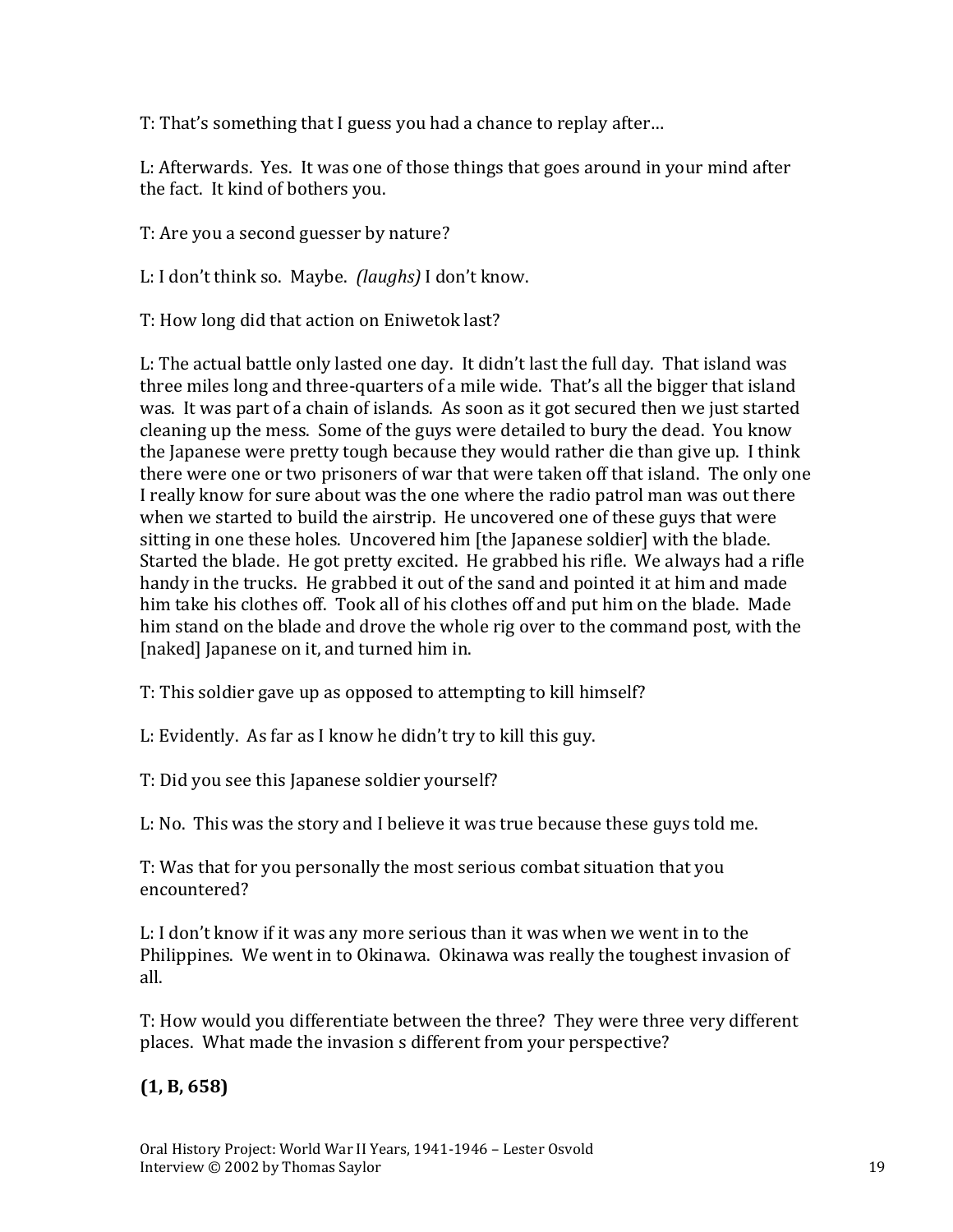L: The size of the operation for one thing. Eniwetok was small and it only lasted one day. When we went in the Philippines on to Leyte there that, I don't know how long that lasted. It was a lot bigger island so the infantry went in ahead of us. They pushed them back although we did hold the line. We were the last to fill in a secondary line. We filled it in there for about a week with our troops. Foxholes and machine guns and we wired our bandoleers out with tin cans on them with rattlers in them so that we would hear anything that got in there at night. The security. We'd hear the bells ringing. So we held the line there for about a week. It must have been about a week before we went back to the beach. Part of our group stayed on the beach but part of us went up there on the line. I was one of them. I happened to be on a 30-caliber water-cooled machine gun at that time. I did manage to get a couple of tracers into a Jap zero that came over carrying a big old torpedo but it didn't do any good. He just kept going. But I could see the tracer going through the fuselage.

T: It sounds like in this engineer combat battalion that you did a number of different things.

L: Yes. We were combat engineers so we were trained like infantry as well. If we were needed we worked like infantry as well as doing engineer work. Supply dumps and keeping the roads open and building airstrips. We built an airstrip on Eniwetok. We had fighters coming in there very shortly. We just got in there with our bulldozers and graders and trucks and stuff and we started clearing out the stumps and leveling and then we had a couple of cranes with drag lines. We started blasting on the beach and pulling this coral, live coral. It crumbles up. We hauled it and dump it and spread it and grade it and water it and it knits back together again because it's alive. It knits back together by itself as long as you keep it watered and wet. That's how we built the airstrip. But I have to say, we didn't do that all by ourselves.

T: This is on Eniwetok you mean.

L: Yes. The Seabees came in. This was a deal for the papers evidently because about two weeks after we'd been there, we were still living in our foxholes and working on the airport and unloading supplies and stuff. Here come the Seabees, full field packs and their rifles and everything. It looks like they're invading something. They come in with their squad tents, wooden floors, screens, cots. They put up a big Quonset hut, refrigerators, electric generators and stuff. They've got coolers and they've got fresh meat and they have everything. They got that all set up before they ever did a lick of work. We unloaded all their equipment and everything else and we were using their equipment building that airstrip a long time before they ever got to use it. But they got the credit for building that airstrip. Not only that, we built the fuel tanks and we set up a water purification system and the whole works on that island. They were out for credit. They were one of the key workers there but I think the Seabees got most of the credit.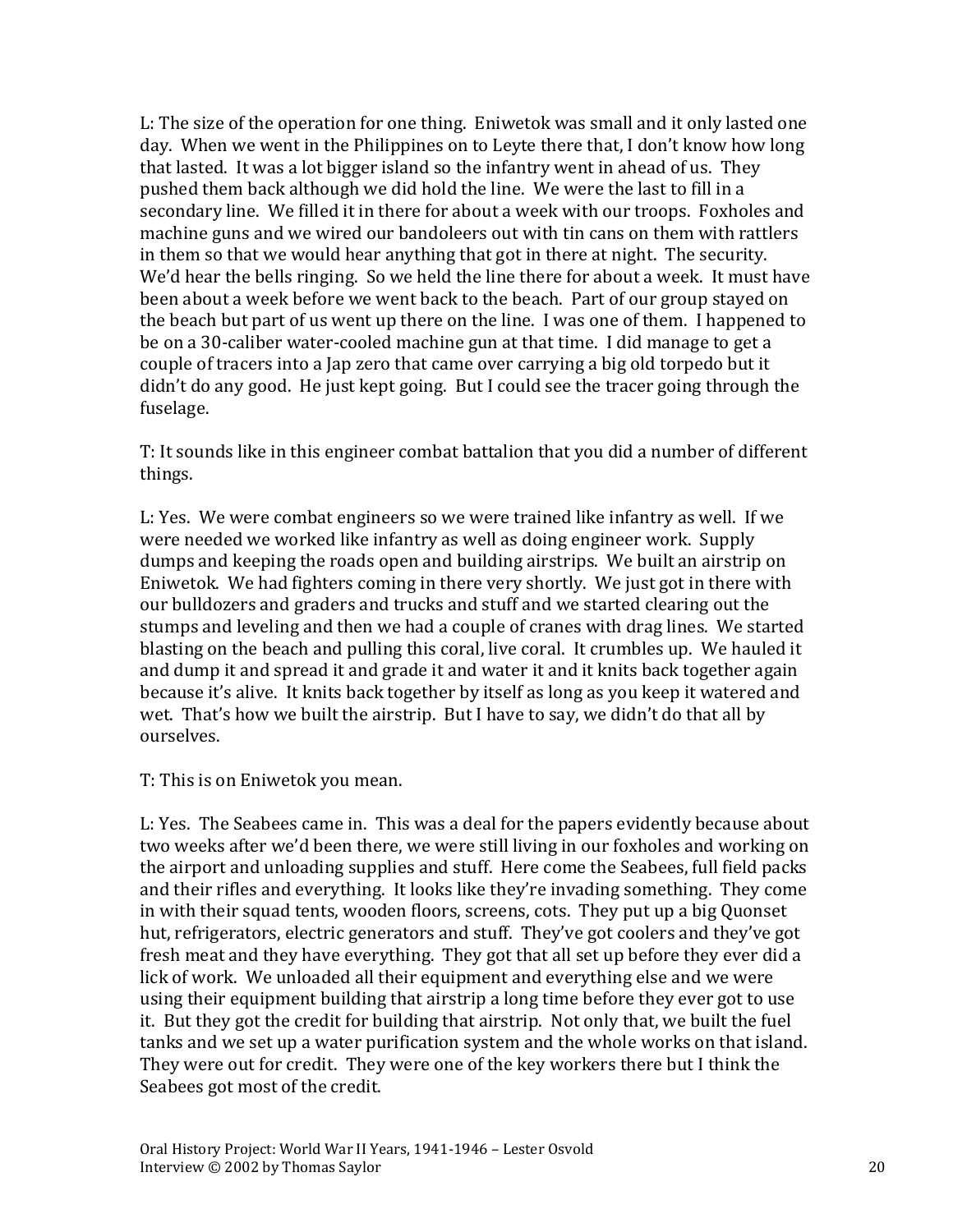T: Was there a sense of rivalry between the Army and the Navy?

L: Not really. I wouldn't say so. Although there was more or less like the kidding stuff that goes on. Some of that might have gone on. Not really anything serious.

T: More kind of bantering back and forth?

L: Yes.

T: When you went in to the Philippines, as opposed to Eniwetok, that was a larger operation you said.

L: That was a very large one.

## **(1, B, 706)**

T: Larger because of more units and more men involved?

L: Yes.

T: From your perspective, off shore at first, how did you, and this is your second invasion now…?

L: Third actually.

T: After Kwajalein.

L: We had collisions. That was an invasion. Then the Marshalls. Then Leyte in the Philippines.

T: How did you size the Philippines up as being similar or different to what you had already experienced?

L: I knew we were going to run into more people. More natives. I was kind of wondering how they were going to fare with all that shelling going on.

T: You hadn't on Kiska and in the Marshalls…

L: On Kiska we didn't worry about the civilians because there wasn't supposed to be any. Just enemy. In the Marshalls the natives there were supposed to have been evacuated off of that island. They were supposed to be on a different island. So we didn't worry too much about natives on that island. In fact, I never did see any on that island. But there had been some there before. We heard stories about them. There weren't any there when we invaded. Just Japs.

T: The Philippines was different though, right?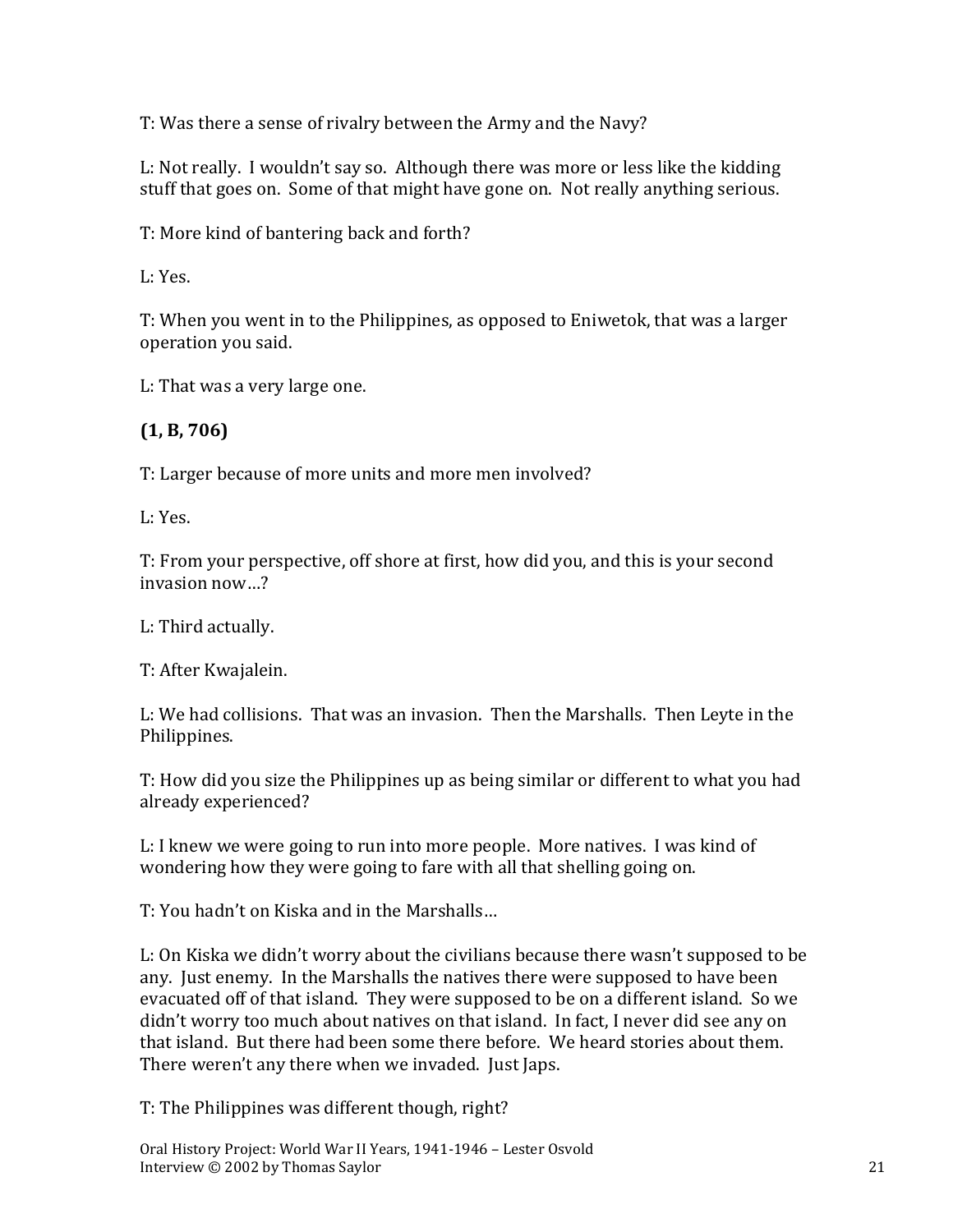L: The Philippines was different. What amazed me was how soon after we got ashore that some of these people started coming out. I don't know where the heck they were to keep them from getting killed. Of course we probably didn't see the ones that got killed. The ones that were alive they came right out to the friendly troops. They came right out onto the beaches right away. Quite a few of them. We started seeing them almost the first day.

T: What was the condition of these people?

L: I would say that they were survivors more or less. They lived by the land and they lived in huts that they built themselves with palm branches and stuff. They made that in such a way that it would shed the rain and the walls were made out of that. It was just a few, I don't know what kind of small trees they were, something like a laurel rush that they could use for sides. And they built their little houses. They would always be off the ground. Then the clothes they were wearing were what amazed me. Most of them looked like they were dressed in burlap. I found out later that it was made out of the fibers out of the banana stalks.

### T: Woven?

L: They wove the banana fibers and made cloth out of it and made clothes. That's what most of them were wearing.

T: Were they friendly toward the American troops?

L: Oh, absolutely.

T: Was it possible to communicate with the people?

L: Most of them.

T: So they were happy to have you there?

L: Yes. They were happy to see us.

T: Were you ashore the first day of the Leyte invasion?

L: Yes. I was on the third or fourth wave there also. I was on one of those special forces deals again. I had that machine gun. We were set up as perimeter guard around our outfit while they were working on the beaches. Several of us machine guns. In case anything came through we were to protect our troops.

T: Was that the case or was it quiet?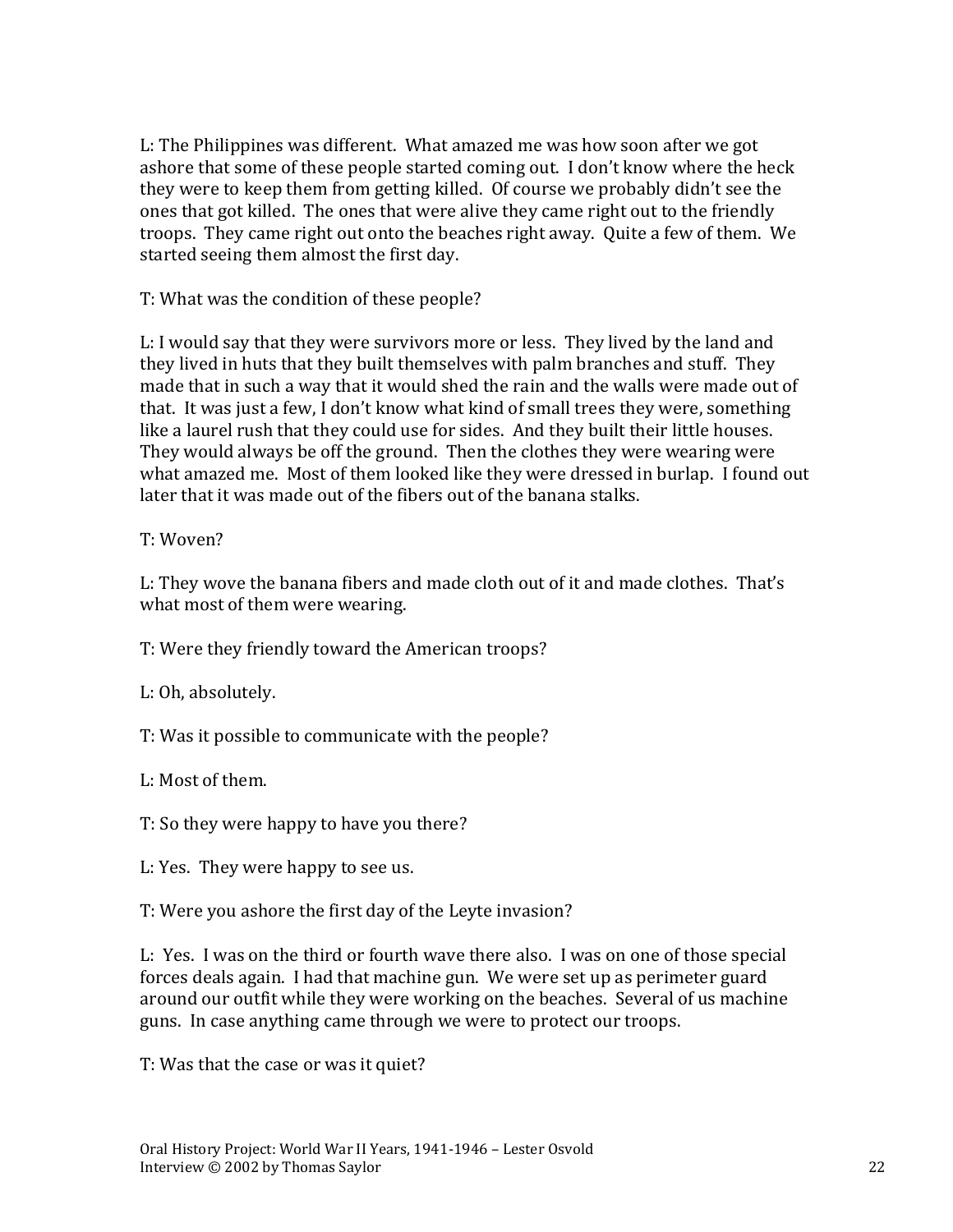L: We did get mortared. We were unloading ships there. We got one unloaded and I don't know whatever made this captain, he should have known better. He lined them up in a column of threes in enemy territory. Can you imagine that? He should never have done that. And he started to march them down the beach toward the lead ship, the next ship to unload. That's what he was doing. They mortared him and they killed three or four of them.

T: So clearly the Japanese were able to see what was going on?

L: Evidently. They had forward observers that called in the mortar shells. So it wasn't any big stuff but some of our boys did get killed. It made me very upset to see him line them up like that on the beach. He never, never, never should have done that. You don't bunch up like that and march down the beach like we are home for crying out loud in enemy territory. That's where they went.

T: How was it for you to see casualties like that? People that you may have known or people in your own unit?

L: It makes you feel bad, really bad because you hate to see your friends get killed. There's no question about that. It makes you feel really bad. But I suppose in a way we were lucky because that's about the worst we had until we got to Okinawa.

### **End of Tape 1. Tape 2, Side A begins at counter 000.**

T: How did this Philippines campaign then progress for your unit and for you personally?

L: About the same time the pyros went to the front lines there just to hold the line the Japanese had come over and had a direct hit on the ammunition dump. We had armed our cats with armored cabs over the driver so he was pretty much protected. We sent these guys in there with the cats to spread out the stuff that was on fire to save as much of it as possible and keep it from all blowing up. They worked three or four days on that before they got that all done.

T: Three or four days?

L: Yes. Before it was safe enough to do anything with it. I didn't get in on that part of it because I was out there on the line with the 30-caliber machine gun in the foxhole. I heard about it and I know some of our boys were there. Some of our equipment was there.

T: Did you spend your nights in that foxhole too?

L: Absolutely.

T: Did you have other people in the foxhole with you?

Oral History Project: World War II Years, 1941-1946 – Lester Osvold Interview © 2002 by Thomas Saylor 23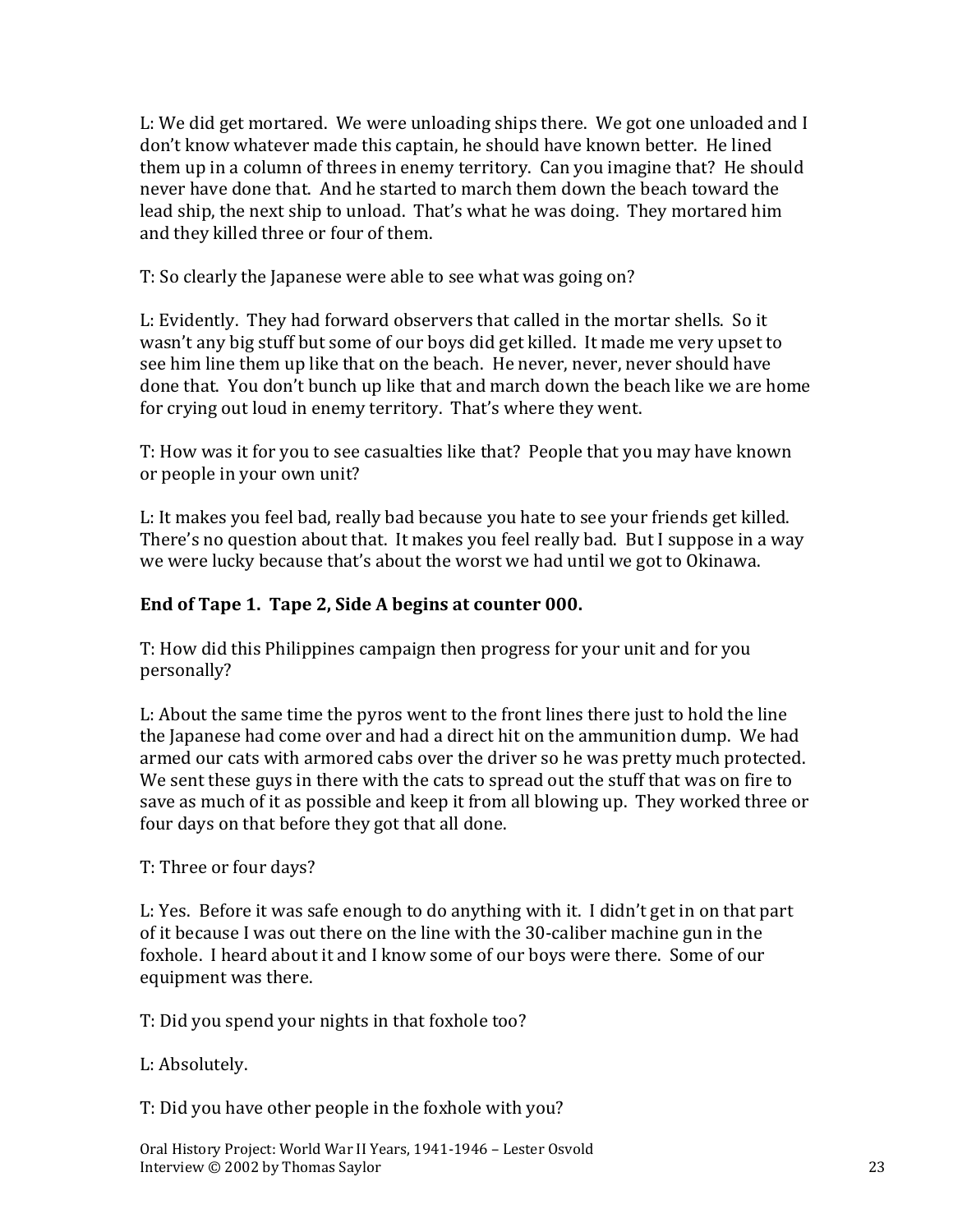L: There were two of us. Just a little ways down there would be more guys. There was a line of us. You were in talking distance of other people.

T: What about the experience at night in a foxhole? It must be dark?

L: It is dark and that's why they had those rolled out wire that we'd stretch out and have tin cans on it in case anything was coming through from the enemy area we'd hear it. The only thing funny that did happen there was about thirty yards down the line one night the one machine gun opened up. They quit pretty quick. Everybody was jumpy and on edge. Just waiting. In the morning we found out here it was one of the water buffalo that had gotten tangled up in that darn thing and they shot a water buffalo. So there was a dead water buffalo there.

T: I guess that's not a bad surprise.

L: No, that wasn't too bad. They wound up giving that back to the natives. They made meat out of it and ate it. A lot of buffalo over there were work animals. They worked in their rice paddies.

T: So somebody's work animal strayed.

L: Yes.

T: Was it nerve wracking or stressful to be in a foxhole at night?

L: Absolutely. Because it's dark and you can't see that far and you don't know where the enemy is and he could be thirty feet from you and you couldn't hardly see him unless there was some movement or some noise. You're alert.

T: How did you deal with the stress of having to get through a night in a situation like that?

L: Pray a lot. You just stay alert. If your buddy could sleep you let him sleep and then he would do the same for you. If you could sleep when you tried to sleep.

T: Could you?

L: Not very much. I remember being on that special detail and being on that machine gun all night long for days and days and days. Because after the incident with the ammunition dump there were three like C-47 cargo planes that came over that were supposed to have Japs in them. They crash landed close to the airport which wasn't very far from where we were. We were all pretty jumpy about these guys coming in. There were many days there with no sleep. It's a good thing they finally announced that it was all clear. It was safe. I was able to go and sleep in my cot in a tent that we had set up in our company area. We had tents there so in the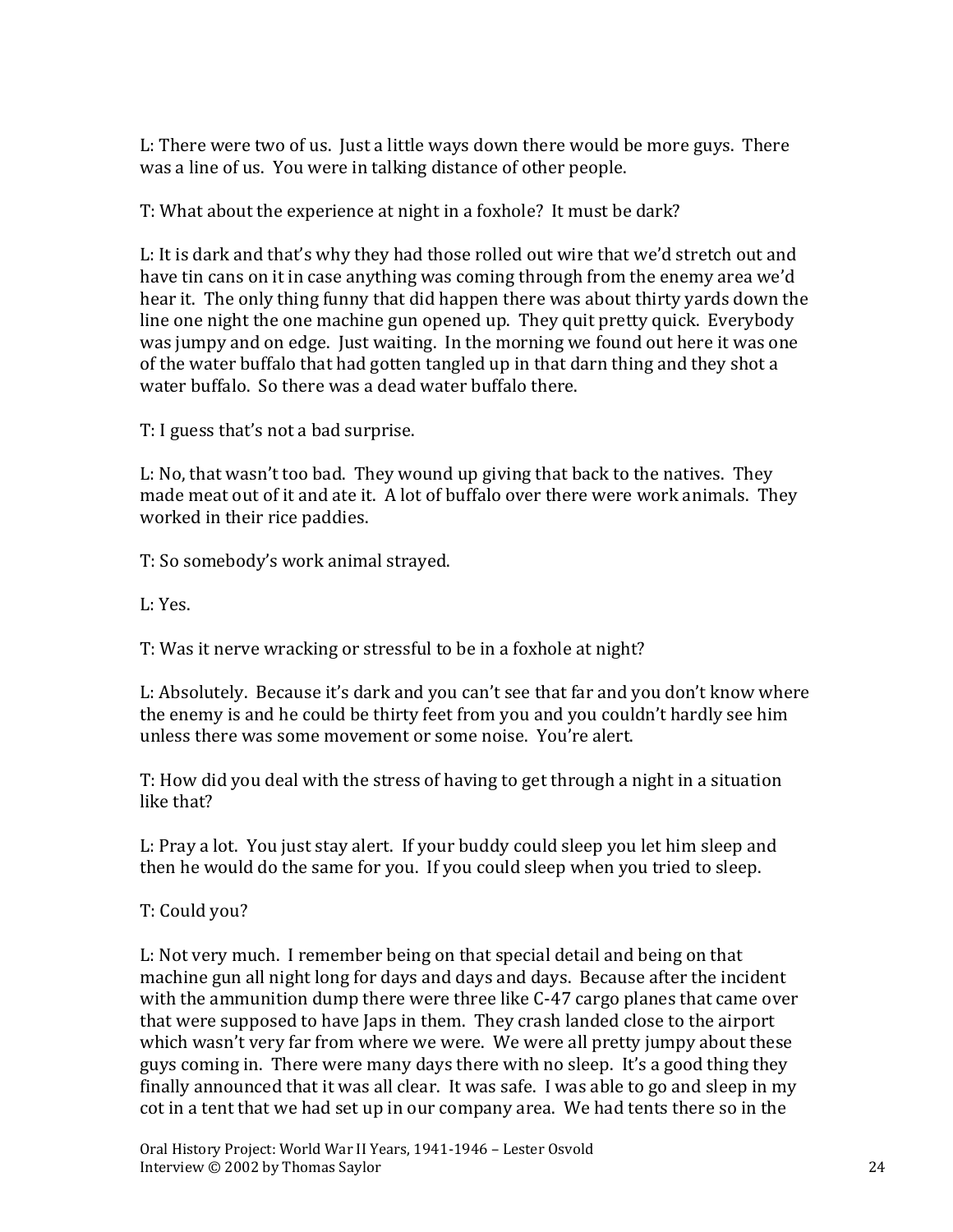day time I spent some of the time in that tent. Some of the other boys would be out there on the machine gun. It almost got me.

T: How does lack of sleep affect guys?

L: Eventually you kind of go numb. You can't hardly think. You're just tired and it's so hard to move. So hard to do anything. Just plain tired out. Your brain goes numb. It's hard to even think. It's a bad time. A very bad time.

T: How long did the campaign in the Philippines last for you?

L: I didn't keep track of time. It was after Christmas before we got out of there. I remember having Christmas…

T: So October, November, December. Several months then you were in the Philippines.

L: Yes.

T: Once away from that beach area, what were you doing for these couple months?

# **(2, A, 105)**

L: Seems like everywhere we went the rain hit and it wiped out all the roads and everything went to pot. The same thing happened on the Philippines. We got that rainy season and the roads washed out so bad we were cutting palm trees and stuff and corduroying roads and pulling sand off the beach to cover the corduroy and just getting the roads open again for transportation to get supplies to the front lines. That was our job.

T: Were you doing more driving at this point or more construction?

L: On the Philippines I didn't do hardly any driving. It turned out, I don't know where this thing ever came from, there was an airborne caterpillar that had been dropped there somehow. It was there anyway. Loading that sand on the beach we didn't have a shovel for that so they had me on the new airborne cat and a D-4 cat would push the sand up into her in a pile like. The dump trucks would back up to this pile without the tailgate and I'd push the sand right into the dump trucks with this little cat. That's what I was doing.

T: So you did that for a while then?

L: I did that quite a while.

T: Which was okay duty as far as you were concerned?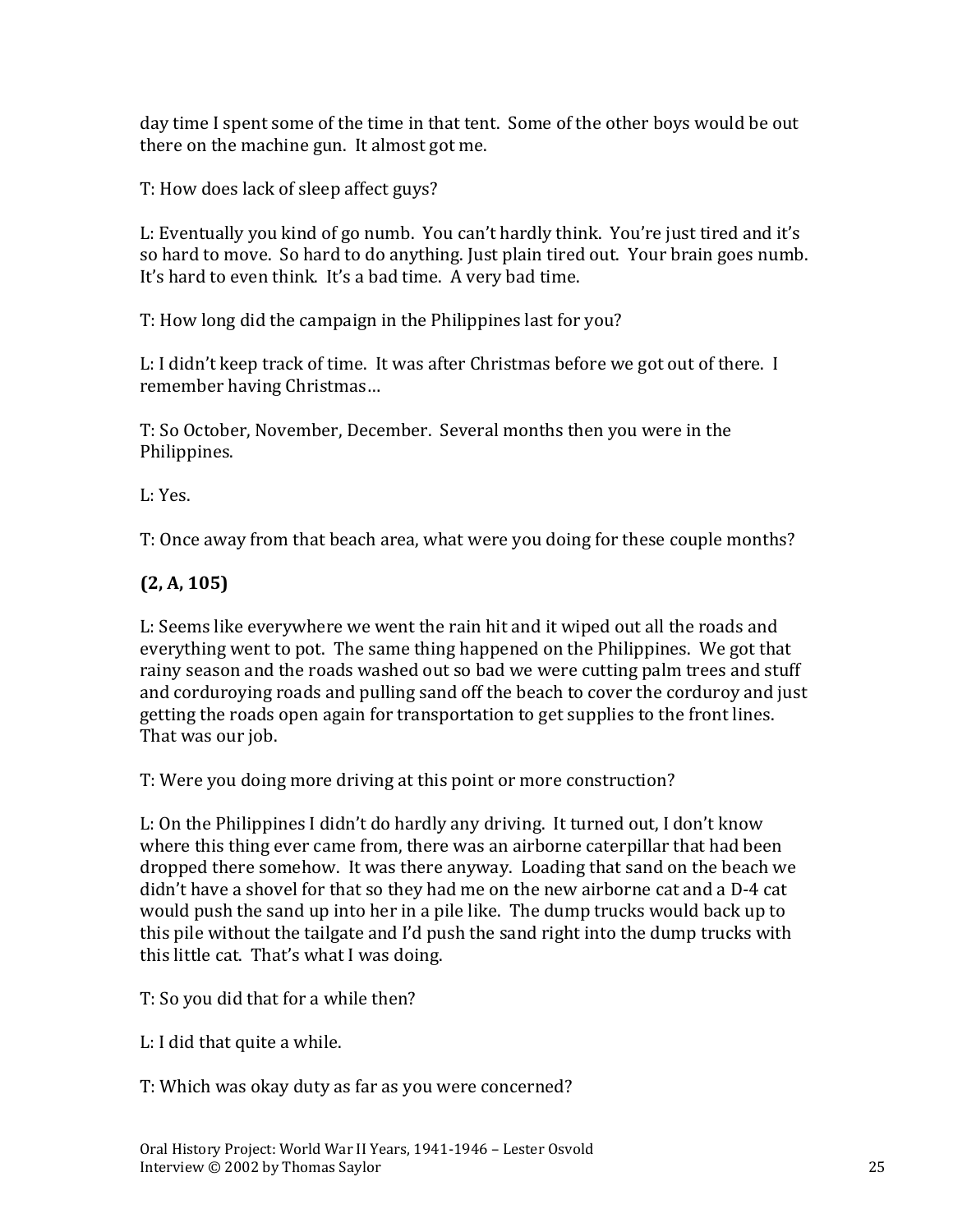L: Yes. That was fine. I didn't mind it. Then when I wasn't doing that I was driving truck hauling.

T: Let me ask a larger question here. At Kiska and in the Marshalls and in the Philippines when you had free time, when your unit, other guys had free time, what did guys do to pass the time?

L: We used to read a book or play cards. That's about all. Outside of eating. You never ate too much except at meal times. If you happened to have any cookies from home or anything which I did get a couple times. Which was nice. Very nice.

T: They weren't stale?

L: Mostly all crumbs. But the crumbs were good. I had one cousin that used to send me fruitcake. Now they'd come in one piece. I really loved those.

T: Was there a lot or any amount of drinking?

L: No. For one thing it wasn't available.

T: Officially it wasn't available or really wasn't available?

L: Really wasn't available. There wasn't any around that I know of. Outside of the fact that some of our cooks had made some Raisin Jack [homemade liquor].

T: People knew about that.

L: A few of us knew about it and a few of us drank some of it. I never did. I guess I had a taste of it. Nobody ever got drunk. Not up till that time anyway. We did get a beer ration. We got three cans of beer. Everybody got three cans of beer.

T: A week?

L: No. Just this once. I guess we had more than once. I used to drink beer at home once in a while. It was fine but I never drank warm beer. I had one can warm beer and I got sick and I never drank another beer. I still don't like beer.

T: It made an impression on you obviously.

L: Yes, I got sick on it.

T: You wouldn't say that alcohol was a problem at all?

L: Only the ones that had the problem before they got in. They found a way to get something. We had one old guy, have you heard of Sterno? It's a can of jelly alcohol. Our cooks used to bake bread and he would get a hold of a big chunk of bread and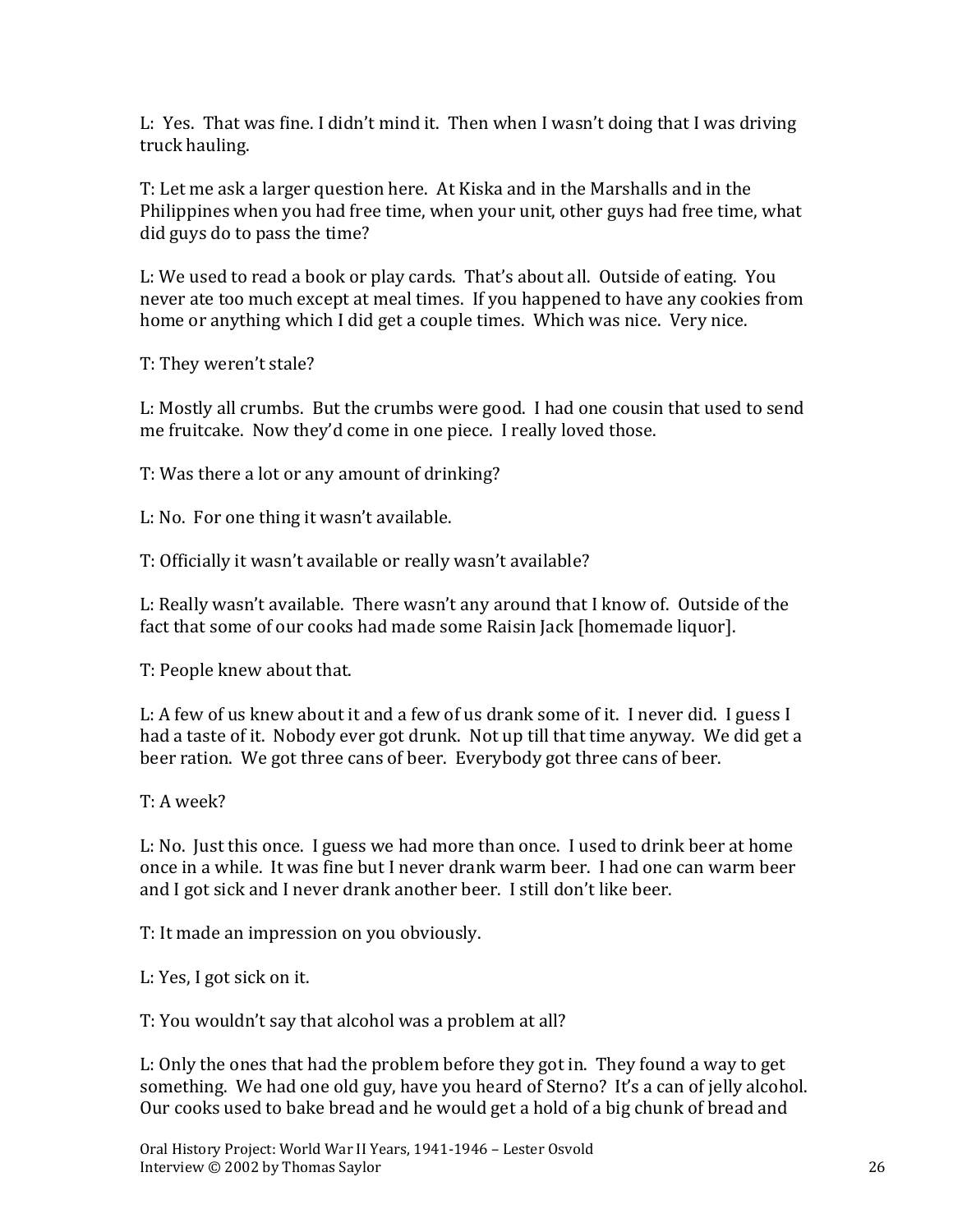he'd squeeze this Sterno through the bread to get the jelly out and drink the alcohol. He wound up being sent home pretty early. It affected him really bad so he got pretty squirrelly.

T: How did it affect him? Do you know?

L: It kind of made him crazy. He was lucky he didn't go blind or something besides. That's the only one I know. He was one of the oldest fellas in our outfit. He must have been in his forties.

T: In your unit?

L: Yes.

# **(2, A, 175)**

T: How did you stay in touch with your family and other loved ones back home?

L: V-mail.

T: Did you write a lot?

L: As much as I could, yes. I used to write home regularly. I used to write to my wife. She was my girlfriend yet at that time. My fiancée.

T: When were you married?

L: June 28, 1946. After we got home.

T: You and Vivian were already writing when you were in the service?

L: Yes.

T: Who was the better letter writer, you or Vivian?

L: I think she was a better letter writer than me. I never was too good at writing.

T: When you wrote letters home, V-mail, what kind of things did you write about?

L: You were kind of restricted. There were things you couldn't talk about. Your mail was censored. If you wrote anything that shouldn't be in there they cut it out anyway.

T: They literally cut the stuff out?

L: They blacked it out some way. Somehow so it couldn't get through.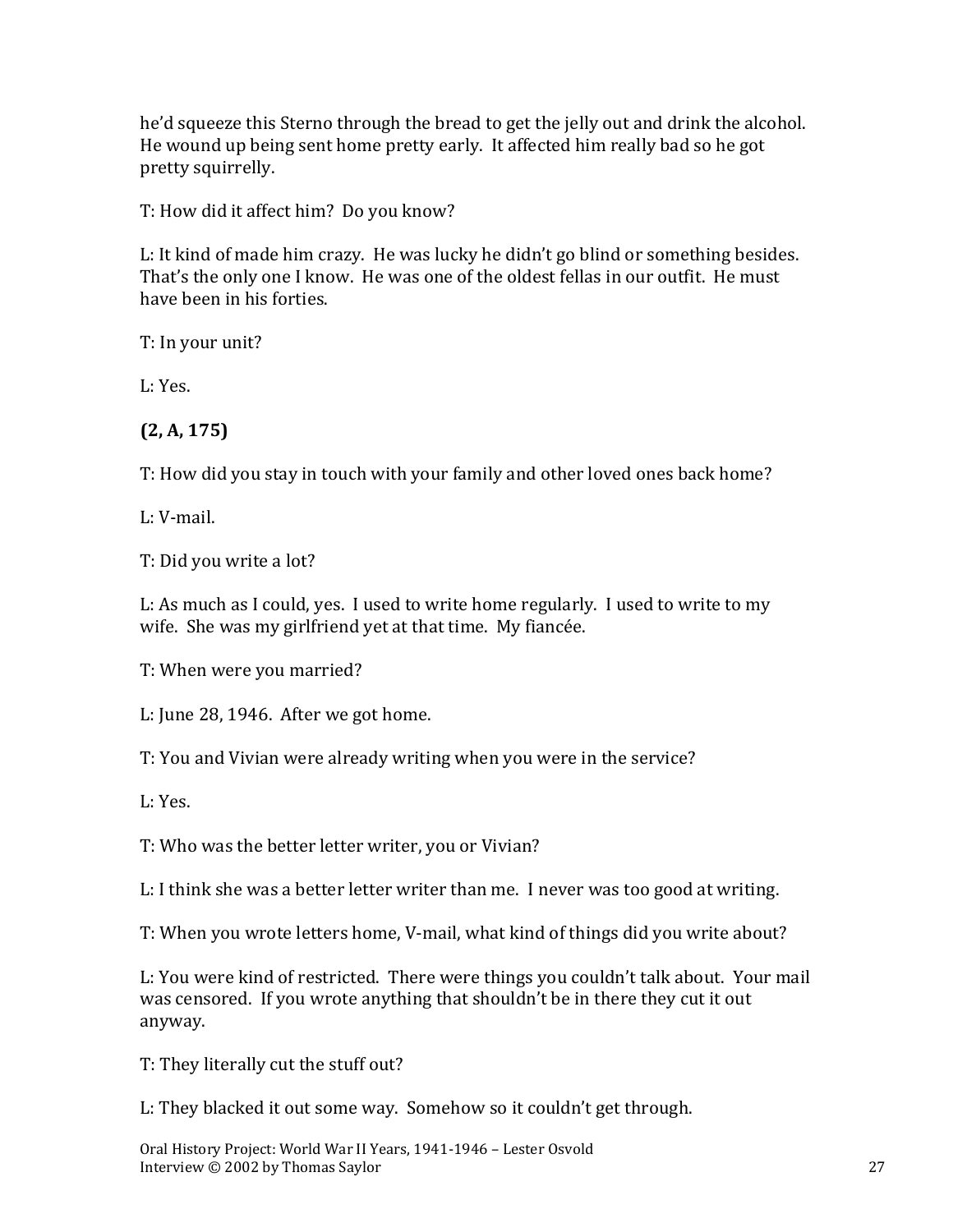T: How important was mail to soldiers when they were away from home?

L: It was important. It is still important. Anybody, any soldier boy that's away from home anybody that's in training today, mail call is important. It's nice to get a letter. It's really nice to get a letter.

T: Did you get mail regularly?

L: No. We were lucky to get mail at all I suppose. The way we traveled around it took a long time for the mail to catch up to us. When we did get mail one person I was writing to, she especially like being nagged and I can't stand to be nagged. She wrote the same thing. I think I got six or eight letters almost like a carbon copy. Why don't you write? Why don't you write? It upset me so much I wrote kind of a nasty letter back to her. That was the last time I heard from her. My dad died while I was over in the Philippines and I never knew about it until I got to Okinawa.

T: Where was your dad living at that time?

L: He was living out in Washington.

T: When he left Cloquet he really left, didn't he?

L: He went to Washington State. He was working as a carpenter out there.

T: He died in 1944? When you were in the Philippines.

L: Yes, it must have been.

T: Was there one time you can recall that getting a letter from someone really made an impact on you, really was important?

L: They were all important. You were always happy to get mail. Like I understood that there were times it was just impossible to get mail because they just didn't catch up to you. I could understand that. There were many, many weeks, sometimes months before you'd get the mail.

T: Sometimes would you get a whole bunch at one time?

L: Yes. Sometimes you'd get a whole bunch at one time.

# **(2, A, 220)**

T: When you got a whole bunch at one time, were you the kind of person that sort of stretched it out and read maybe one or two a day or did you read them all at once?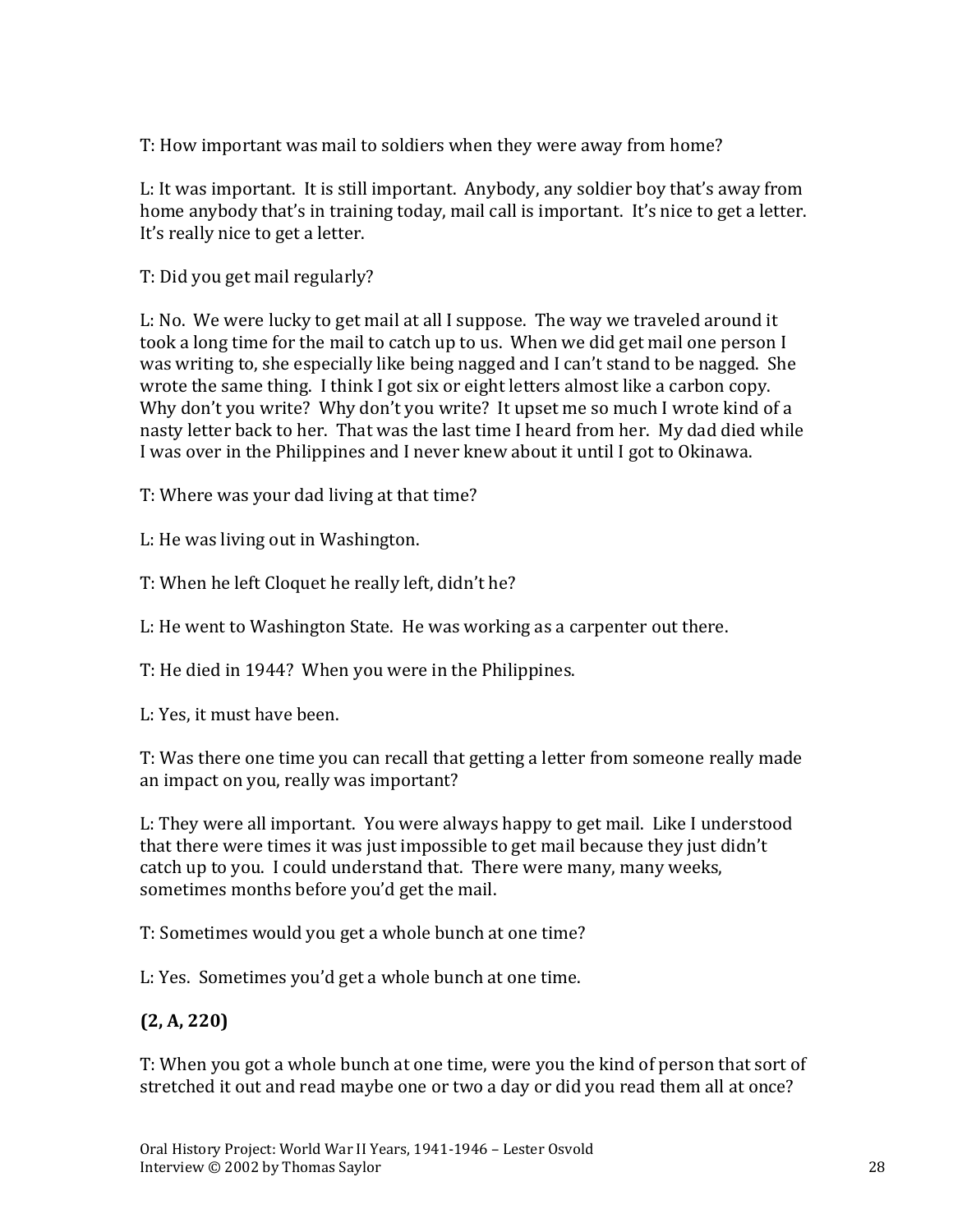L: I think there were times there when I didn't really have time to read them all at once. I would probably read a few after I had chow and then go right back to work.

T: You guys worked long hours, didn't you?

L: I think so. I think we did.

T: Did you get news, newspaper, radio, that kind of stuff?

L: Once in a great while we got *Stars and Stripes*.

T: You got *Stars and Stripes* but not regularly?

 $L: No.$ 

T: Was there news? Did anybody type up a news sheet in your unit or pass news around in any way?

L: I don't remember that at all, no.

T: If you had something to read out there was it most likely books that kind of made the rounds?

L: It was Pocket Books that we used to get through the Red Cross or somebody. They'd pass those around. We used to get those little packages that we received from the Red Cross. There was a couple of books in there, playing cards and a pack of cigarettes and a few other things.

T: Did you like getting those things to read?

L: I never really had that much time to read.

T: Did you make lasting contacts during your time in the service?

L: You kind of bond with your comrades, with your buddies out there. I mean you're all in this thing for life or death together. You're all working together, doing the same thing for the same purpose and that kind of bonds you.

T: Did you have a lot of coming and going in your unit, guys moving in and out, or was it pretty steady core of people?

L: Pretty steady. Pretty steady except for the ones that had to be replaced when they got killed.

**(2, A, 243)**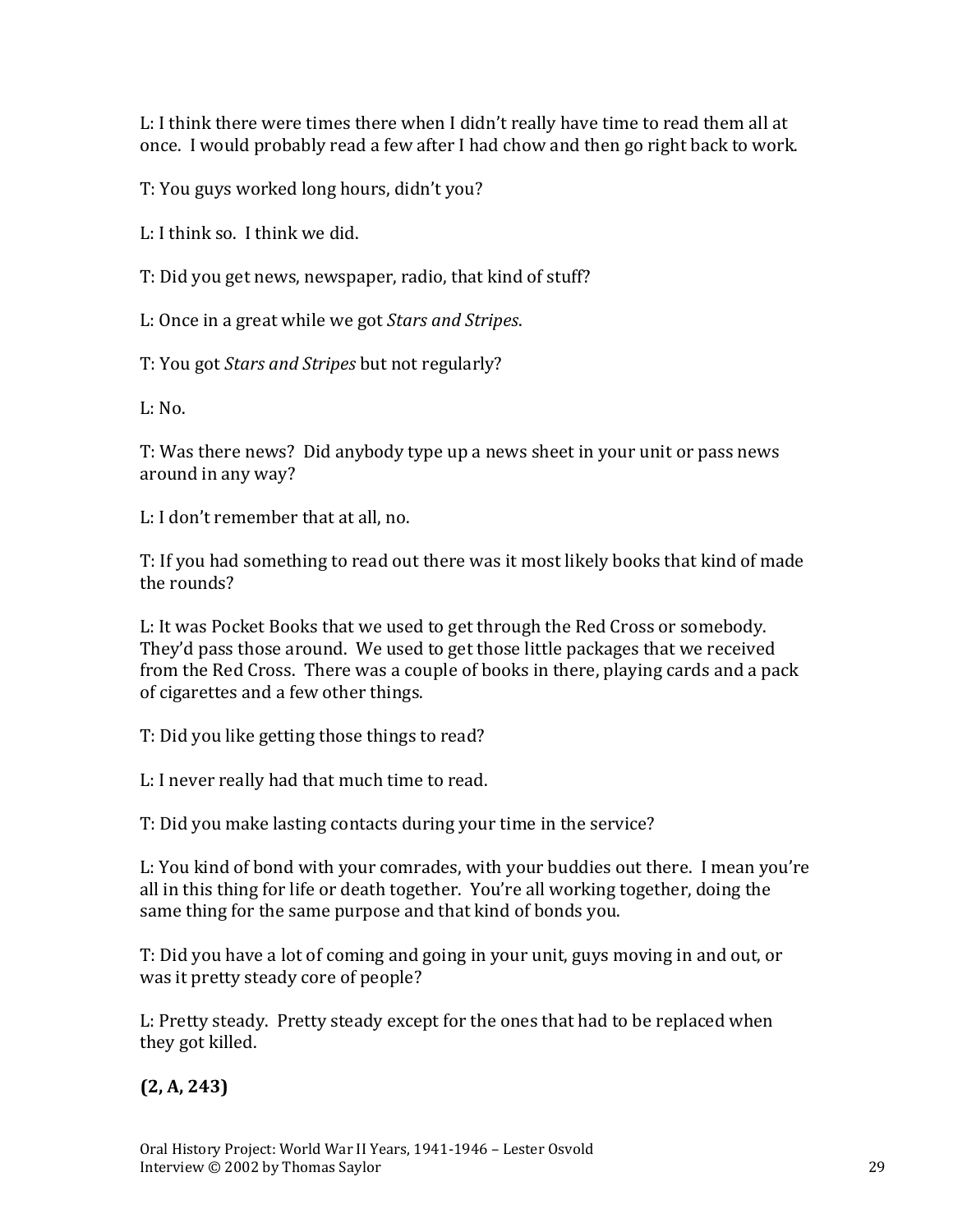T: Did you stay in contact with some people after you were discharged?

L: Oh, yes. Like I said, we had several buddies that I stay in contact with. I'm still in contact with Stanley here. He's the one that gets all the stuff out for the anniversaries and stuff. He used to be our clerk when I first got in the outfit. He wound up as a first sergeant. And then there was Pete and then there was Ostrum. Ostrum is dead and Pete is living. The guy from Georgia I never wrote to him or anything but I used to see him on the road especially when we were out with our anniversary get together.

T: Are these people that you stayed in contact with pretty much continually once you got discharged? Or did it take a long time before you reconnected?

L: There were a few years that we really didn't get together that much. But then we started these reunions and then we got together at least once a year.

T: When did these start? Do you remember?

L: No, I don't remember. Quite a few years.

T: Would you say it more the '50s or the '70s?

L: I think it started in the '50s.

T: It's been going quite a long time. These unit reunions, you've been attending for quite a number of years. Why do you attend?

L: Mostly to see old buddies. To see your old friends from overseas during the war. Get together and talk about a few things. Have a good time and enjoy each other. Friendship.

T: Are spouses always invited too?

L: Spouses are always invited. For years we used to go to Branson, Missouri every year. We had what we called a midi-reunion. We would go to the shows, go out to eat together, have a banquet at the end.

T: So you really enjoyed…

L: Oh, yes.

T: Do you think most of the guys attended for the same reason?

L: The reunion? Oh, yes.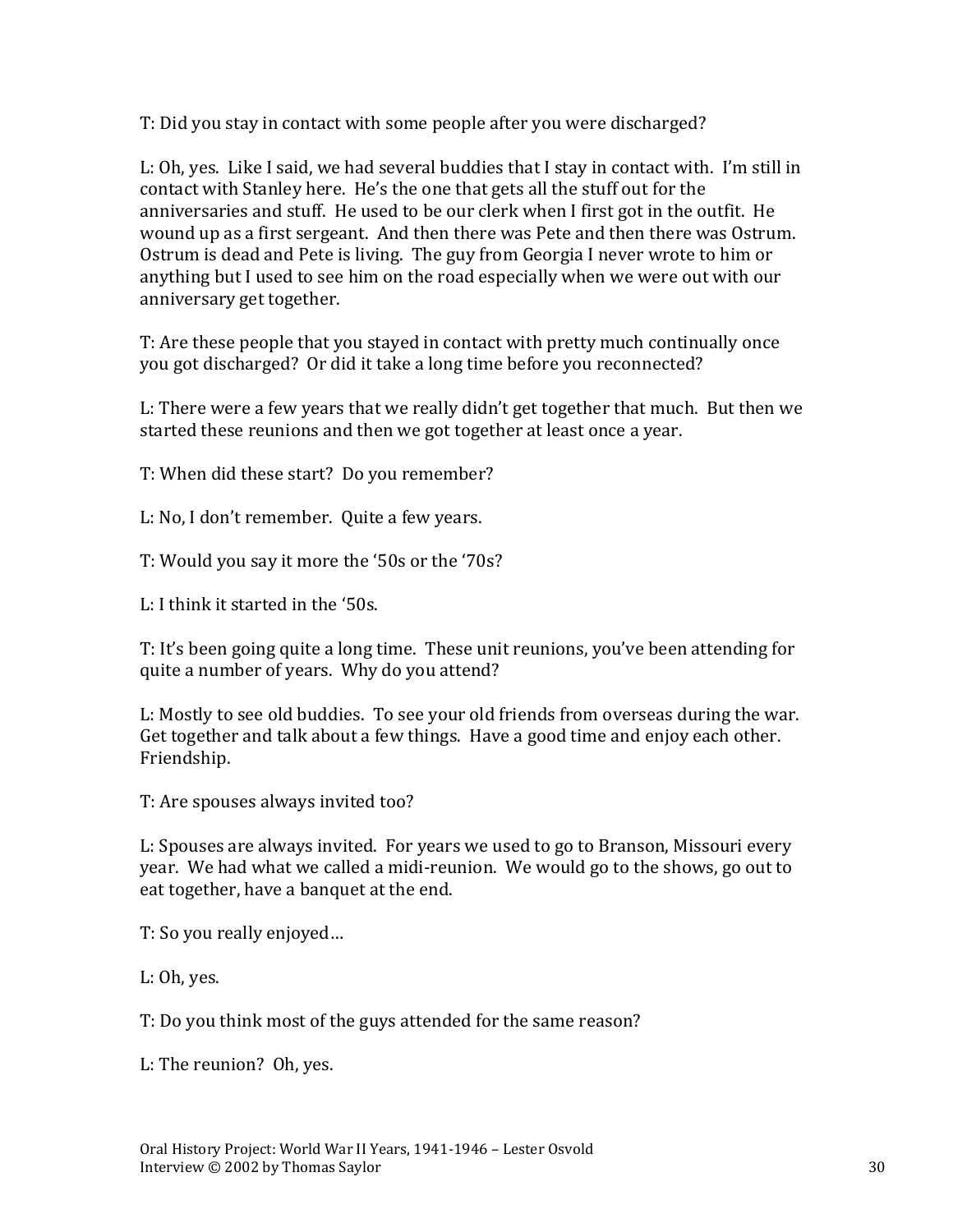T: We talked earlier in this interview a bit about Kiska and the Marshalls and the Philippines. I wanted to also ask about the invasion of Okinawa, which was the final invasion that you were involved in. What can you say about the preparations for that invasion?

L: We were busy in the Philippines right up until we got aboard ship, and went, because somebody else made all the preparations. Except for loading our own equipment. We loaded our own equipment and all the rest of it was done by somebody else. It was all put together and we went out of there in a big convoy all the way to Okinawa. From the Philippines to Okinawa.

# **(2, A, 281)**

T: What was your unit tasked to do with the invasion of Okinawa?

L: Pretty much the same thing. We land and unload the supplies, maintain the dumps, distribute some of it, keep the roads open.

T: It's something that by now you're pretty practiced at.

L: Yes. We knew what we were doing.

T: Were you to land on April 1 [1945]?

L: Yes, we landed on April 1.

T: What can you say about the actual invasion itself on April 1.

L: It was the biggest I'd seen and there were a lot more Japanese planes around. They had the *kamikaze* planes coming in. I was one of the first ones off of our ship. It was on a regular troop cargo ship. Troops and cargo both. We went over the side, down the nets, into the Higgins boats and there was a large coral reef where we ran so that when we got within three-quarters of a mile of the beach we had to transfer from the Higgins boat into an amphibious tank to go over the reef. That's how we got ashore.

T: Was there Japanese fire out from the island?

L: Absolutely. There were some mortar shells falling in around the boats as we were coming in. We were fortunate—we never got hit. Our boys that got left behind, that were waiting for the next wave, one of the *kamikazes* went into that ship. We lost a bunch of our boys. We lost the whole third platoon on that ship when that plane hit. We lost quite a few of our boys right there. I got off the ship in time. I was fortunate to be one of the first ones off in that particular instance.

T: The Higgins boats hold what, a couple dozen guys?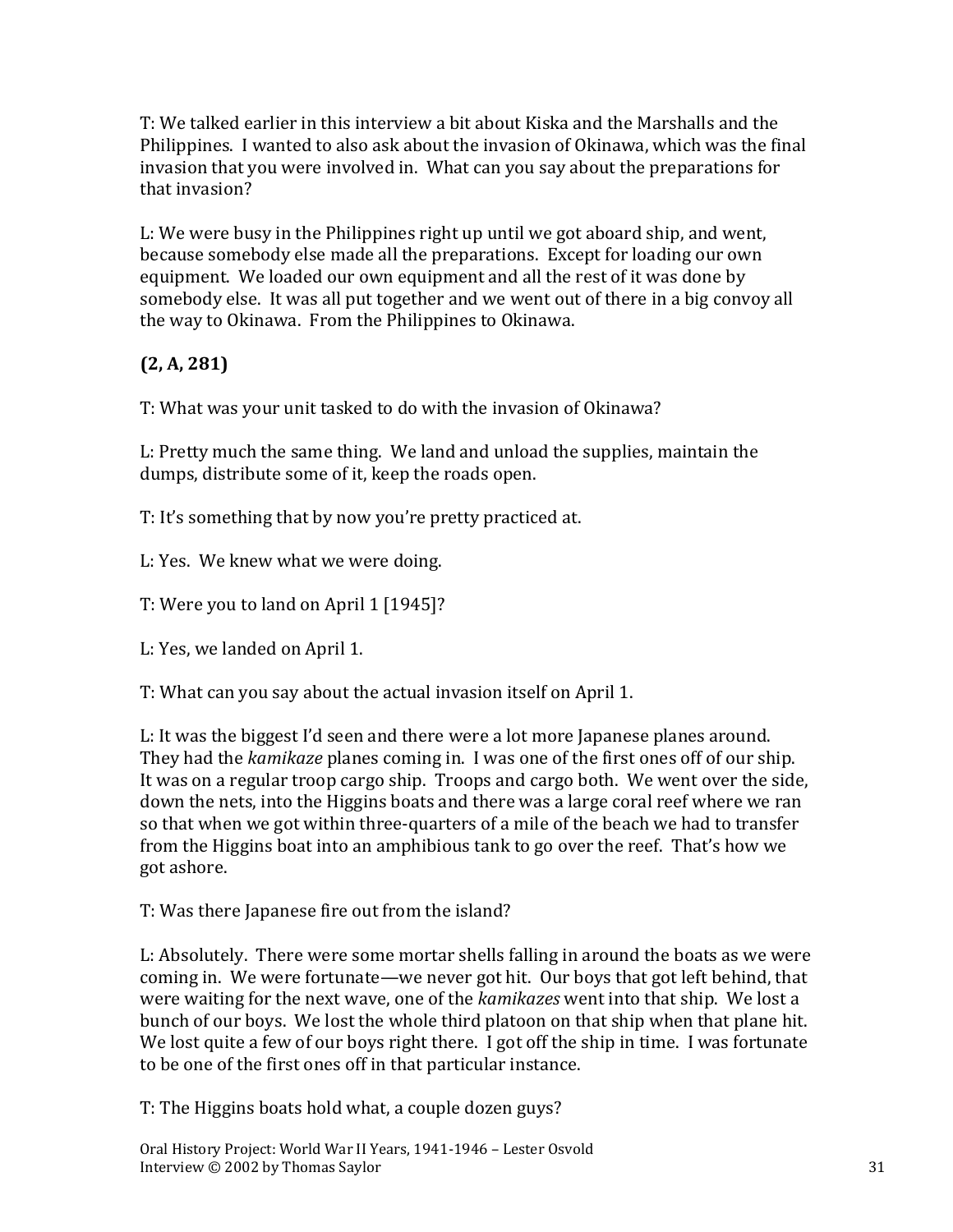L: Oh, yes. It must be all of that. I never counted. I bet there were close to forty guys maybe.

# **(2, A, 308)**

T: Some of these guys landing in an invasion for the first time?

L: I don't remember if we had any fresh replacements. We must have had a few. I never even gave it a thought. It must have been the first time for some of those guys because we lost a few in the Philippines. We were brought up to force before we left I'm sure. I never got to know them.

T: That was my next question: Whether you felt yourself as a mentor toward younger guys?

L: No. I never got to know them. I never went out of my way to try to get to know them either. Maybe I was lax in that respect, I don't know.

T: Basically did you hang around with the same people pretty much all the time?

L: Pretty much the same friends, yes. The guys that you knew best and the guys you liked most. Although you know you talk to everybody. You were friends with everybody, but you weren't that real close with everybody.

T: There's a difference isn't there between close friends and others?

L: Yes.

T: The movement to shore on Okinawa, having done this a number of times now, was this more or less stressful in some ways than others?

L: No, it wasn't. I put it in the hands of the Lord. If I go, I go and if I don't, I don't. If I get there, I get there, but if I don't, I don't. It's all up to you. So I just didn't worry about it. Don't worry about it. Just slows you down, that's all it does, the worrying.

T: Were other guys on the same boat more upset or more worried than you were?

L: I don't think so. I don't think so. The only funny thing that did happen on that day. A French cook was along…

T: French, he was?

L: Yes he was a French cook. Little fat guy. Kind of fat, not too fat. He was a good cook. He'd had a little too much of that Raisin Jack [homemade liquor] so when we transferred from the Higgins boat into the tank he didn't quite make it. He went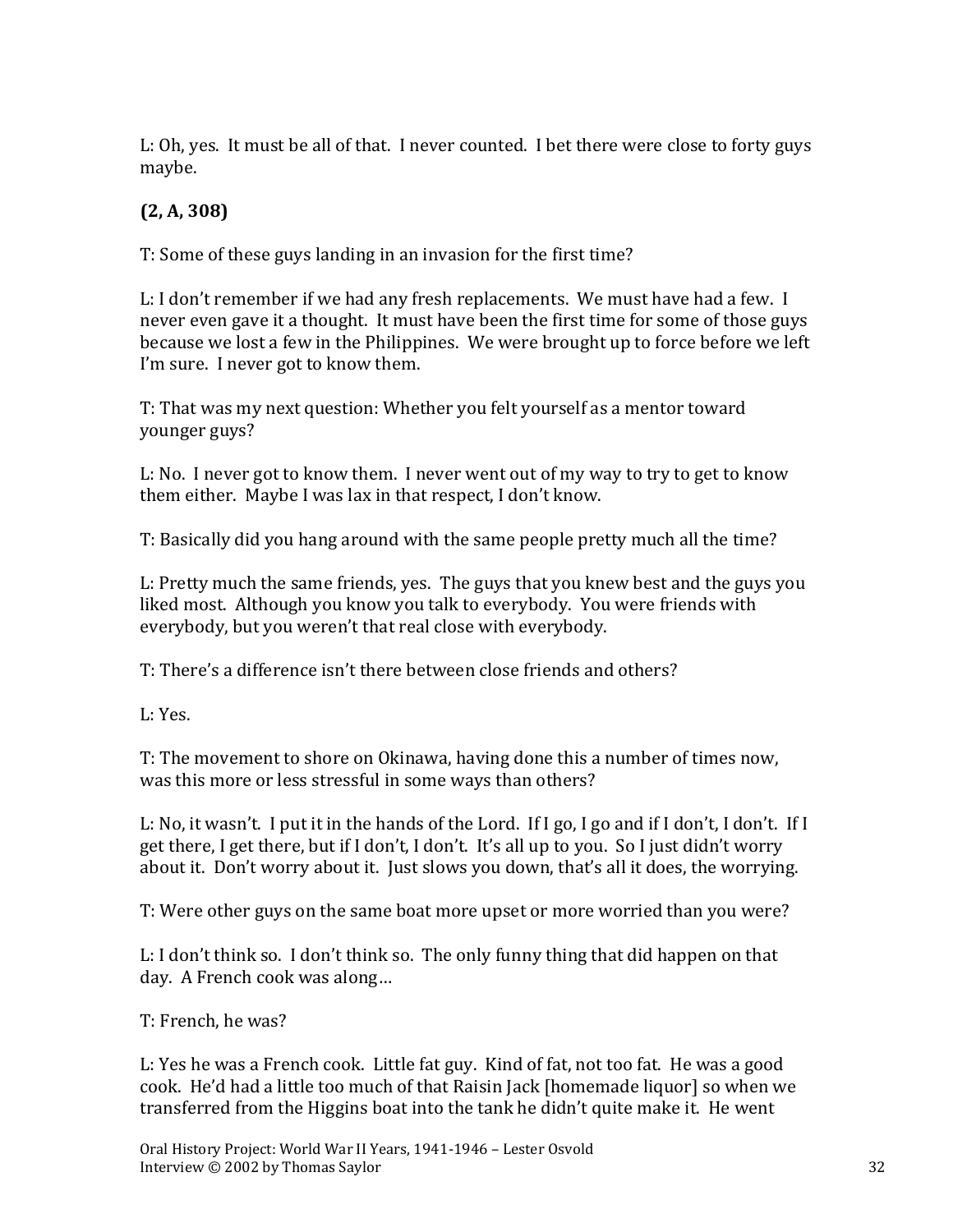down between the boats there. We couldn't get him. When his head popped up we grabbed him and pulled him in.

T: Or he would have been squeezed between.

L: Yes. So we got him ashore okay. He sobered up pretty quick.

T: That will do it to you. When you got on shore then was there a lot of activity already on the shore?

L: Oh, yes, absolutely. The first two waves had already gone inland. The Marines had landed just above us. You're assigned certain areas on the shore. So the Marines were up above us and then us and then some more down the shore. So the Marines were already gone north and most of the infantry force was already ahead of us. We weren't worried about too many real Japs on the beach by the time we got there. It was only the second or third wave. About the third wave. They move right out when you hit shore, boy, you don't stick around unless you get pinned down somehow.

T: Did your unit get off the beach pretty quickly too?

L: Yes. We went right inland a ways. We just went right to work. There was cargo coming and stuff and we were already establishing a place, a dump to put it. We put it all together. I remember that night then or the next night. My buddy and I were assigned to unloading, unloading supplies that went to the civilian area inland a little ways. We had to truck a couple loads of supplies in there. Those roads in Okinawa were so narrow. At the time we landed it was dry enough so we didn't have a problem that way but it was really narrow and the corners were sharp and the 6x6 GMC two-ton trucks are not too quick turning. We both got out there with our load just fine. It was in the dark. We were running with hardly any lights at all. I came to one corner to turn and I got out onto the shoulder a little too far and there was a rice paddy about two feet down. The shoulder gives in and there we are. Stuck.

#### T: Even with a 6x6?

L: Even with a 6x6 I'm stuck because I'm leaning so bad the wheels are off the ground. Both wheels on that side. There were six wheels on that side. So my buddy gets ahead of me, turns around and got out the winches. Put the winch on, starts to pull, and I'll be darned if it doesn't shear the pin. So then I had to get the snatch bar out and pull out the cable on my own, winch to his truck, and used it as an anchor to winch myself out that way.

T: So the roads were more narrow.

L: Really narrow and not used to that heavy equipment.

Oral History Project: World War II Years, 1941-1946 – Lester Osvold Interview © 2002 by Thomas Saylor 33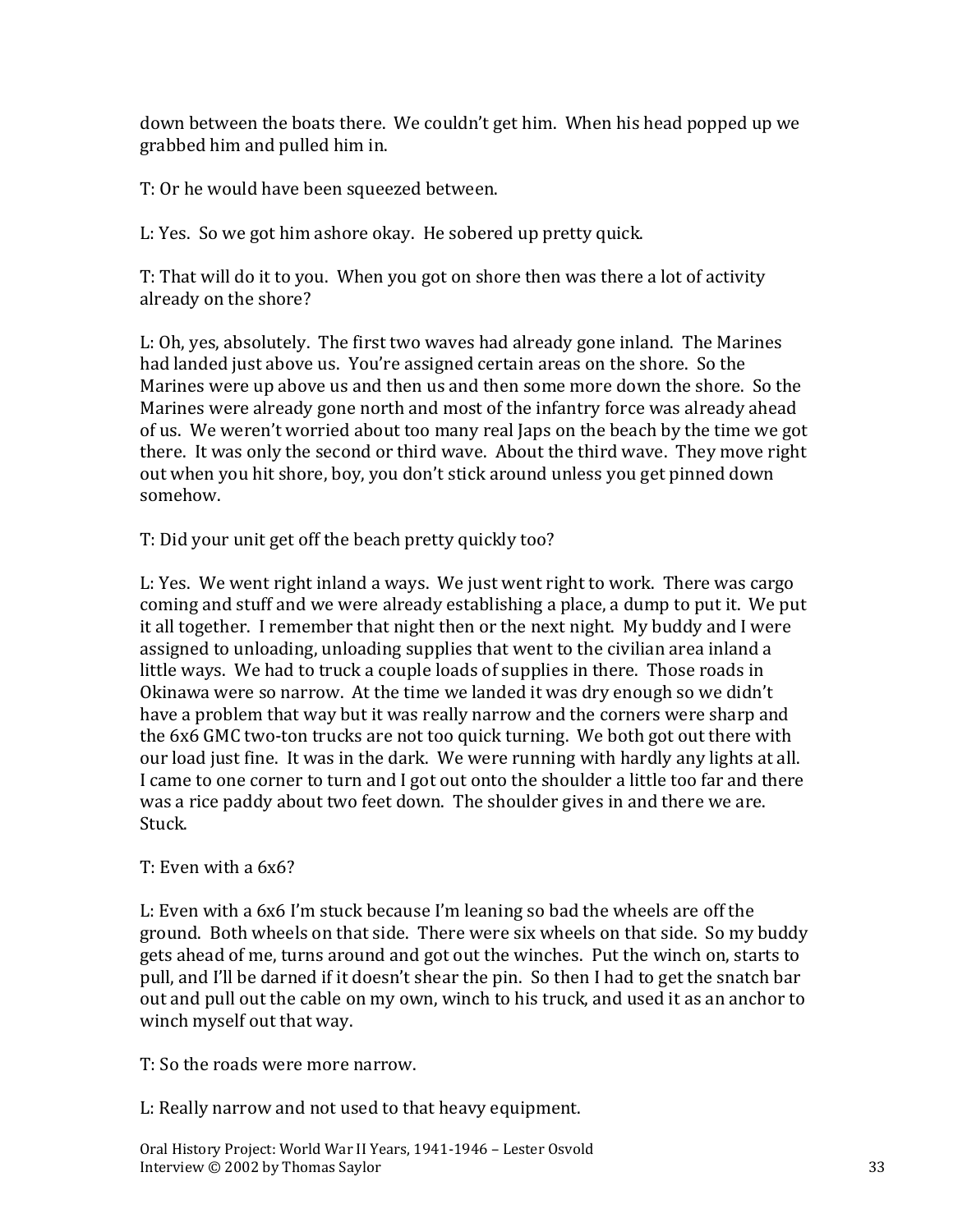# **(2, A, 362)**

L: Then about a week or so later the rains hit and then the roads really washed out so we had nothing but soup. It was really bad.

T: How long were you on Okinawa? The whole time?

L: All the rest of the time until the war ended. Every day there.

T: So you were on Okinawa on V-J Day?

L: Yes.

T: The Okinawa campaign lasted a number of months. For you specifically, how did you spend your time on Okinawa? That was April, May and into June 1945.

L: We were busy working keeping the roads open. We were in between the artillery and the front lines is where our cam p was located. We'd get shelled once in a while too. That kept us awake, on our toes. We were busy trying to keep those roads open and keep the supplies moving. Some of our guys had to go put in a Bailey bridge over a crick. A kind of a portable bridge. They carry in parts and put it together.

T: Luckily it sounds like, you had the front lines ahead of you and the artillery behind you so you weren't forced to secure perimeters at night or anything like that?

L: We still had some perimeter guys out but I didn't happen to be on it this time. I was driving truck mostly.

T: I do know from reading accounts of Okinawa that the weather was pretty awful for a while.

L: Like I started to say, the monsoons came in and the roads all got mud and soup and so we were trying to keep them open by hauling stuff out of, I think it was sort of like a butte. I think it was like dead coral buttes. We were using that for fill.

T: Grinding it up and stuff?

L: Well when you get in there with the shovels and went to work with it, it pretty well just kind of fell apart. So there wasn't any grinding up that had to be done. Just loaded right on the trucks and by the time you put it in the mud holes and stuff. Just keep dumping until you get a good surface.

# **End of Side A. Side B begins at counter 384.**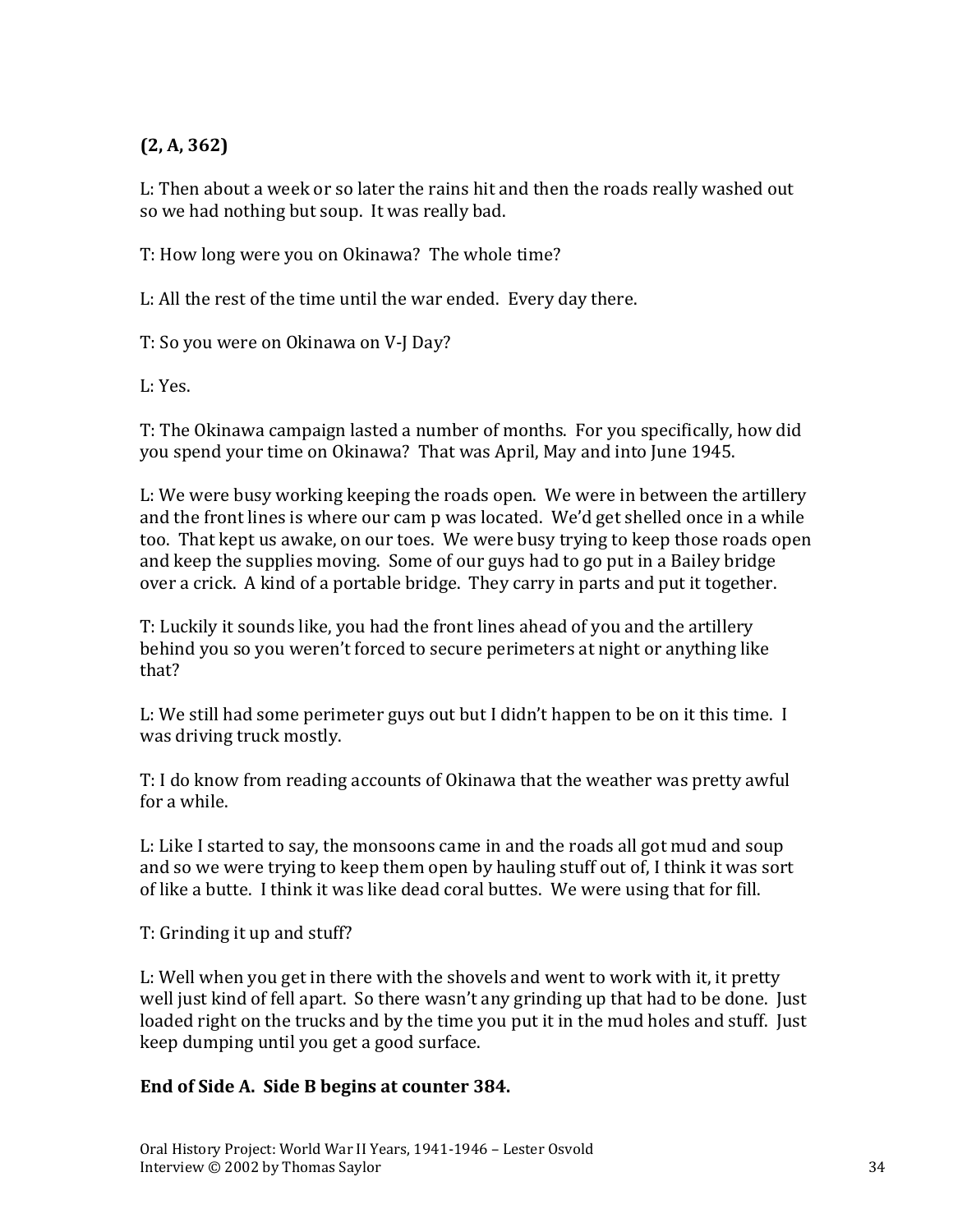T: Some Army groups were involved in some pretty heavy fighting on Okinawa and most of the Marines as well. Did you come into any contact with those units or those soldiers?

L: No. But I felt sorry for them because I know in the Naha region there and Sirey it was all underground tunnels and stuff. Like a bunch of gophers. You have to dig them out before you can do anything with them. They'd hide in these things and then come out at night. That's when they'd do most of their damage, at night. Of course we always had a lot of flares going up around there. I wasn't on the front lines and I'm glad I wasn't. It was really rough. I remember the Marines went north. There weren't any troops up in the north. They were all congregated in the south. So when the Marines came down we were working on the roads as they went by, all those young fellas marching into the battle in the south. The next day they were coming out of there trucked in 6x6s all dead. High as a rack. That really made me sick. *(pauses three seconds)* That really made me sick.

T: You didn't have to transport those bodies?

L: No. I don't know if I would have been able to do it even. I was just feeling so bad. We lost a lot of Marines. We lost a lot of boys there before that line was in.

T: One of the most costly island invasions. Les, you were on Okinawa when President Roosevelt died, on April 12, 1945.

L: I think we heard about it.

T: How did you and those around you react to that news?

L: I didn't see any real reactions. I felt bad about it. I liked the old geezer, but I knew he had been sick. I knew he was sick for a long time. He was pretty sick. I had seen him while I was on Hawaii. He came to Hawaii at the officers club there. We were standing honor guard on the curbs right in front of the crowd when he came in so I could almost touch him when he went by in his staff car. I saw him but he looked sick even then.

T: So you weren't surprised to hear that he passed on?

L: No, I don't think anybody was surprised really.

# **(2, B, 437)**

T: Were you or others around you now concerned because the president had died or not?

L: Not really. We had a good vice president.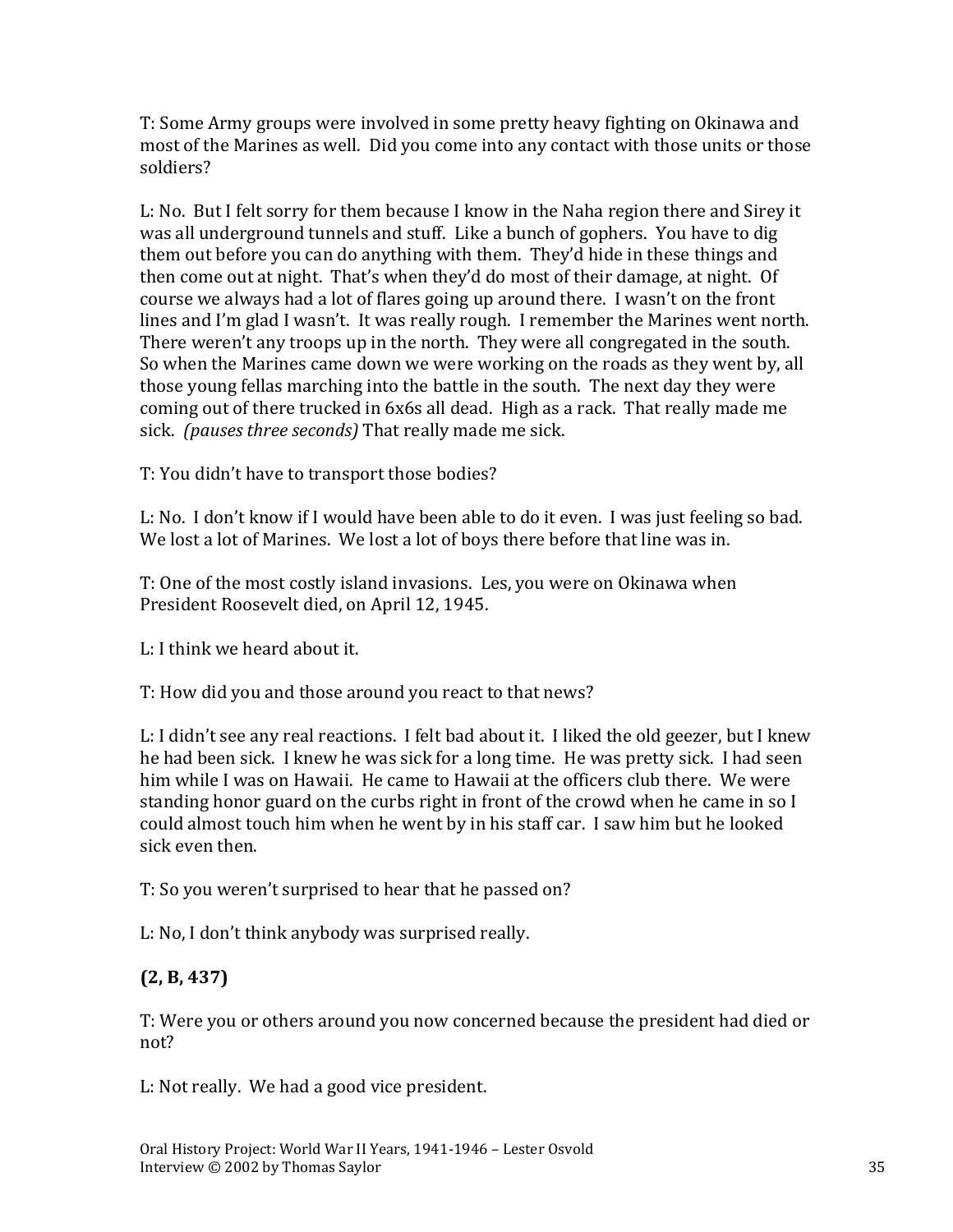T: It was a few weeks later that the war in Europe ended, on May 8, 1945. V-E Day. In the Pacific, what do you remember about V-E Day?

L: We kind of said, "Hurray!" But we were in this other war. We're still at it. It didn't mean that much to us.

T: It didn't change your daily routine at all?

L: No. It didn't change anything. We were glad to hear it was done over there. We knew that there would be plenty of guys available to make that big push into Japan. Which we were getting ready for pretty soon.

T: So you either had heard directly or could figure out that the next big step was going to be the invasion of Japan?

L: It was going to be Japan.

T: Was that in the back or the front of peoples' minds already?

L: No, I don't think most of us really dwelt on thinking about that. We'd just dwell on doing what we were doing and getting it done.

T: So the Okinawa thing was hard enough anyway?

L: It was hard enough.

T: Okinawa was declared secure in June sometime. You remained on Okinawa then after the island was secure. Doing what specifically?

L: We were improving the airport, working on the airport, working on the roads, building up the roads, making them more like the highways here in the United States.

T: Blacktop and everything?

L: No. Not the blacktop. We still had dirt but I didn't see any blacktop. I don't know what they did on the runways on the airport. I didn't get on that part of the job. I know they built a nice big airport, the troops that were there. I wouldn't say we had that much to do with the airport there.

T: You were still doing supply?

L: Doing trucking. I'll give you a little story about Friday the  $13<sup>th</sup>$  on Okinawa. I was the last guy out from under the shovel in the pit. I was hauling the dirt onto the roads. On the way to deliver that load I had two flat tires. And of course they had to be on the inside too. I had one spare. So I had to stop one truck and get another tire.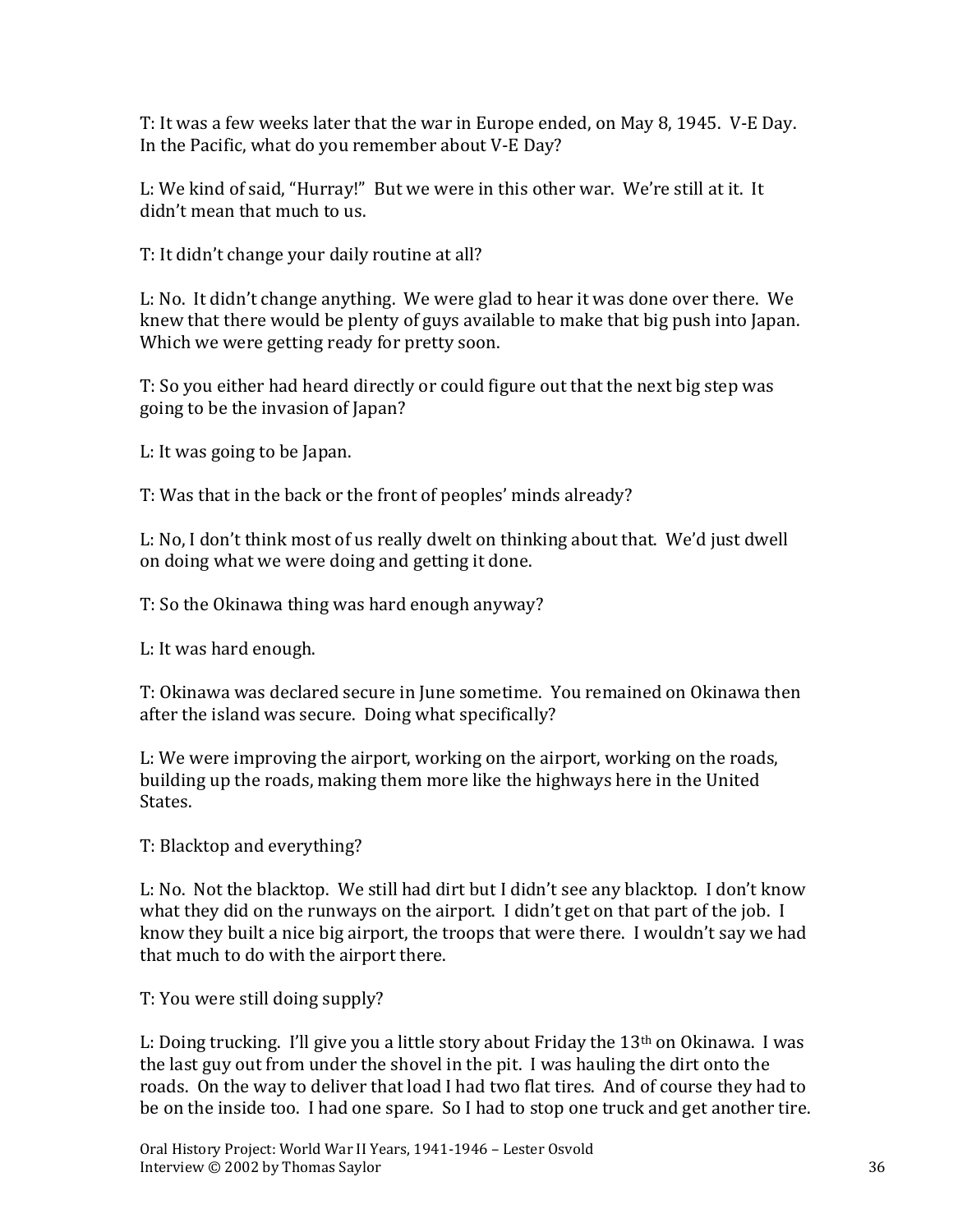So I had to change two flat tires, deliver that load. When I got into camp it was already almost past chow time and I needed a shower real bad. We had the showers set up down in a gully. It was kind of a creek. They had a pump in the creek and a showerhead set up and a can was around it so you're right out in the open. But it was cold showers. I went down there with my towel and my soap and I was ready to get a good shower and the creek had run dry. So I didn't get a shower. When I got to the mess hall I ate cold food too. That was my Friday the 13th on Okinawa and I'll never forget it. That was right after the war ended. It must have been August or September.

T: Once the island was declared secure did things change a lot from your perspective or not?

L: Yes. Things got a little easier. We still had plenty of work to do. We had some Marines and they built an officers' club. I don't remember getting any beer rations yet or anything like that. We used to have some outdoor movies.

## **(2, B, 500)**

T: When it turned dark they would start them up?

L: Yes. There was an area there they had set up where you had benches to sit on. Like a drive-in theater almost. You went out and sat on benches and watched this outdoor movie. That's what we were doing when the war ended and all the fireworks started.

T: What do you remember about V-J Day on Okinawa?

L: That's what I was just telling you. We got the news. It was in the evening. We were watching a movie and when we got the news that Japan had surrendered all heck broke loose. Artillery, everything, machine guns, all those tracers going up in the air. We headed for the camp. I got my helmet and I got into my foxhole because everything that goes up has gotta come down.

T: Those guys firing the stuff off weren't thinking about that, were they?

L: No, they sure weren't. But it didn't take me long because when you hear those things hitting the ground around you. You know something's coming down.

T: So on V-J Day you had your helmet on and you were in your foxhole. On August 6th and August 9th, the United States Government did drop atomic bombs on Japan. Hiroshima and Nagasaki. At the time, did you feel the government was correct to use atomic bombs on Japan?

L: We didn't hear anything about it until the war ended.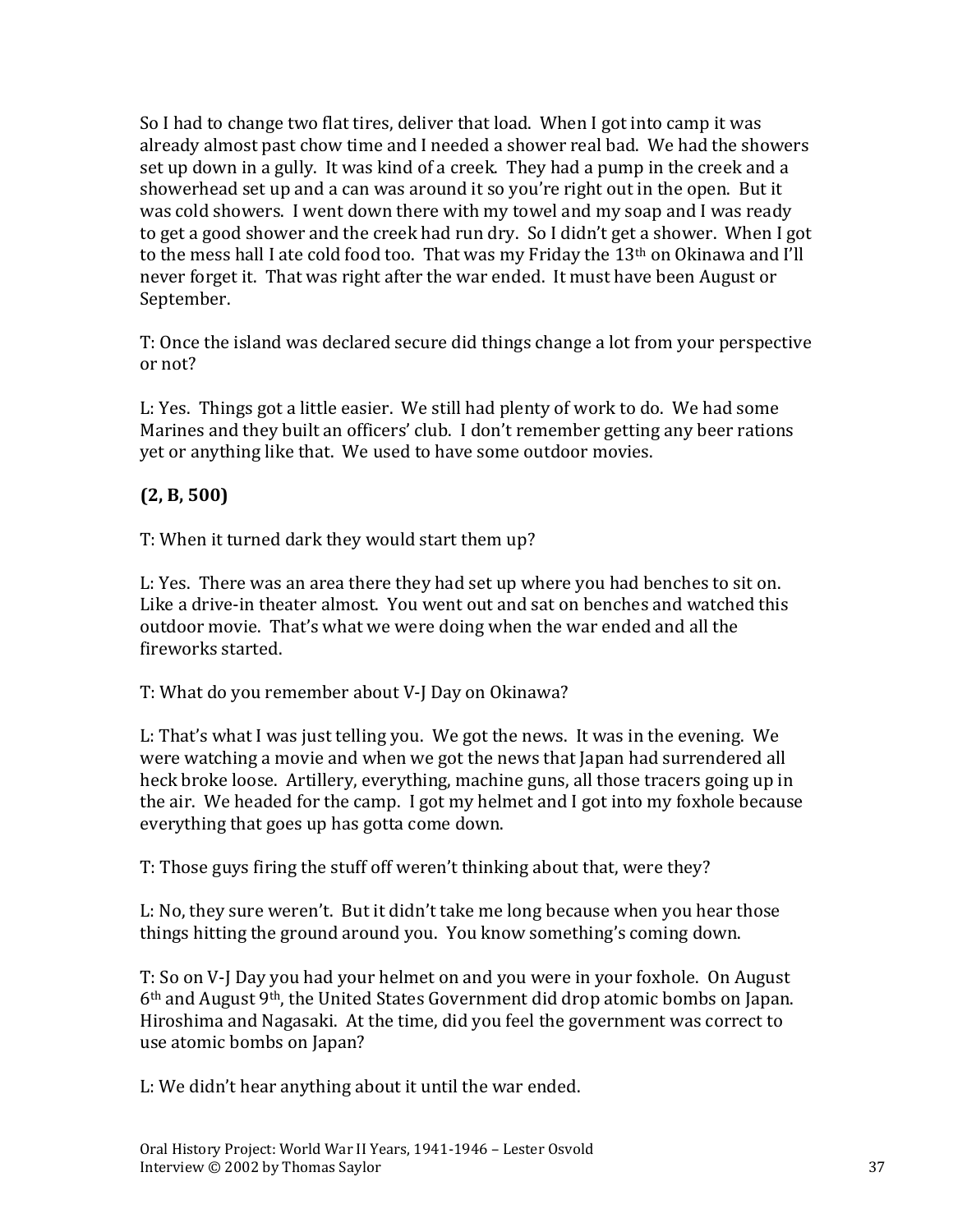### T: You didn't even know about it?

L: No, not to my knowledge. I don't remember hearing anything about the atomic bomb until the war ended and we heard the reason why. That they had dropped this bomb.

T: What explanation was given as far as what these weapons were?

L: Actually we knew that they were like life-savers because with all these troops that would have gone into Japan, can you imagine what would have happened? It's hard to even imagine what would happen. Because you could not even trust little eight and nine year old kids. You had to take everybody. And it would have been terrible. It would have been really terrible. I have a diagram of what they intended to do on Japan right there *(motions to map, laying on table)*. Our outfit would have been involved.

T: Have your feelings changed about the use of atomic weapons since 1945?

L: Depends on who is going to use them. If it's used for a good purpose, fine, but if it's used just to kill people, no. In this case I think we saved more lives that what we killed when we dropped those bombs. It's too bad that all those civilians had to die but they would have died anyway and probably a lot more if we had to invade. More than likely a lot more.

# **(2, B, 558)**

T: Earlier you mentioned civilians. Did you interact with civilians at all on Okinawa?

L: No. I never had anything to do with any civilians on Okinawa at all. They had been moved out. We didn't have any contact with any civilians. They must have moved them out. Like I said, they had separate camps for them.

T: Were you shipped out from Okinawa pretty quickly after the war ended?

L: No, I wasn't quite that high on the points. Some of our outfit got shipped out before we did. We were the second bunch to get shipped out. In the meantime our outfit was being re-outfitted. They went to Korea. I didn't go to Korea because I got all my points. But my outfit did. Some of the younger guys had to go.

T: Did you go directly back to the States from Okinawa, or did you make other stops?

L: It felt like we were on that ocean forever. We got on an old tub. It was a cargo ship. It had been converted to carry troops. We headed for Seattle. On about the third day out I looked over the side and I said, "Boy, we aren't hardly moving at all. I wonder what the matter is." Then I heard over the loudspeaker. One of the boilers was out. We're going to be just maintaining our course for a few days until we get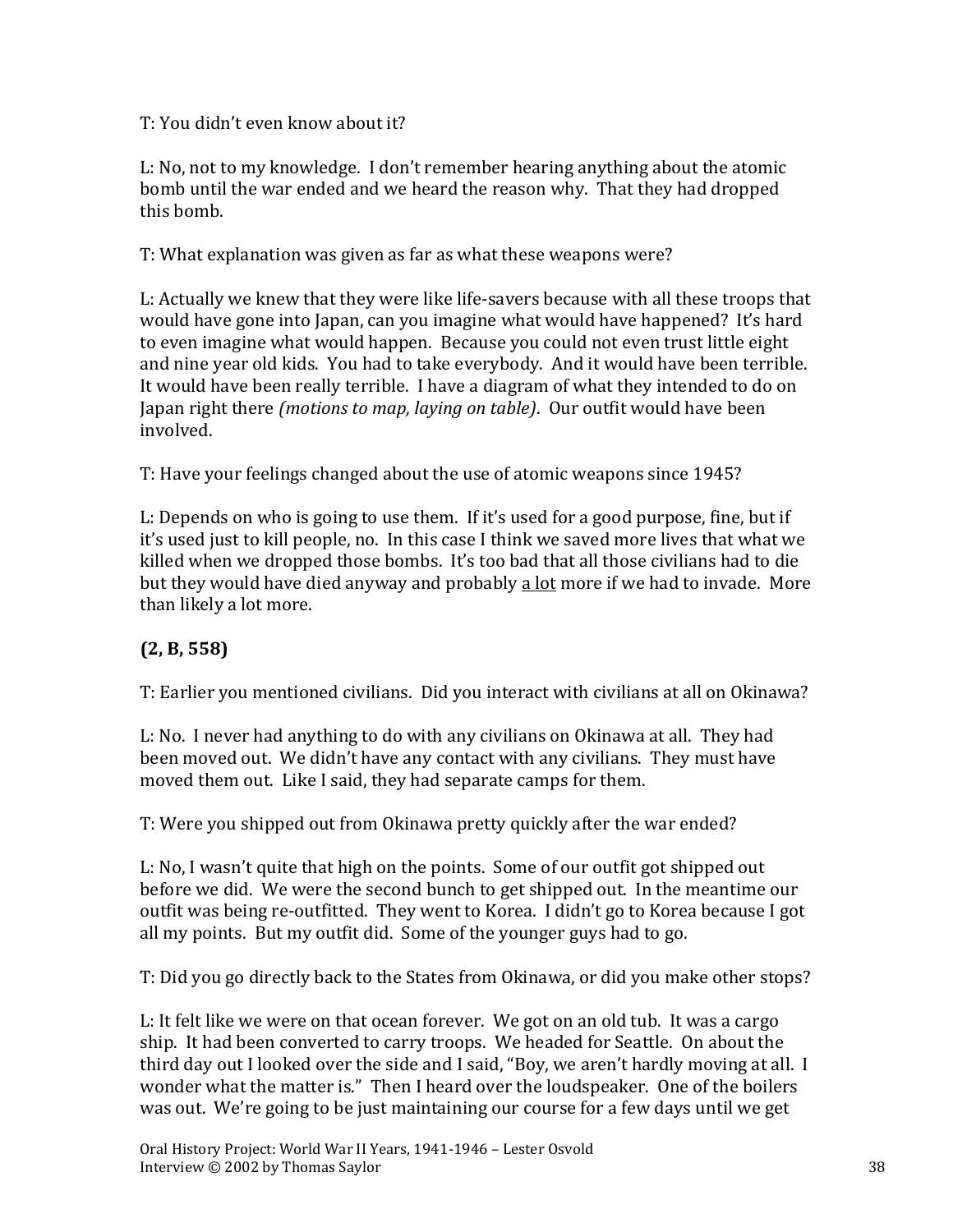that repaired. About two days later we picked up again and I thought, "Oh, geez, we're going to get home." The next morning I looked over the side and we were just barely crawling again. Here the other boiler went out. So they had to repair that boiler. We finally got to Seattle. Wound up at Fort Lawton, Washington.

T: Were you discharged from there?

L: No. That's where we had a delayed Thanksgiving dinner. I had worked at that place. I knew the camp. Then we were put on trains and headed to Chicago. I was discharged, there's a camp just south of Chicago. I forget the name of it.

That was kind of a memorable train ride because of the fact that the train tracks went right through all these areas where we used to live when we were moving around from farm to farm. We came back through even past Randall, where I was born. The train went right back through there and into St. Paul. From St. Paul to Chicago. Boy those memories as I came through those areas, where I went to school and stuff.

T: Was that the first time you'd been back in the States for a number of years?

L: That would be the first time. That would be the only time I'd been back since we left. Hawaii was as close to home as I ever got until the war ended.

T: So by the time you got back here it had been over two years?

L: Yes. I was in the service over three years. I figure it was pretty close to three years.

T: What was your initial reaction to being out of the military? Being a civilian again?

L: I was happy to get out. Happy to see my intended wife. We had gotten engaged while I was in Hawaii the first time. Over the phone. I sent a ring from there along with letters, of course.

T: And now you're back after almost three years. Were you one of these people that considered staying in the military? Making it a career?

L: No. That's one of the things they asked me. They wanted me to stay in the Reserves. I said I've had all I want. I just want to go home. I don't want any more of it. So I took a clean discharge.

T: No Reserves for you. Did you ever think later, "I wonder if I made the right decision?"

L: Not really. There were some people that tried to talk me into joining the National Guard and stuff and I said, "No. I've had enough of that."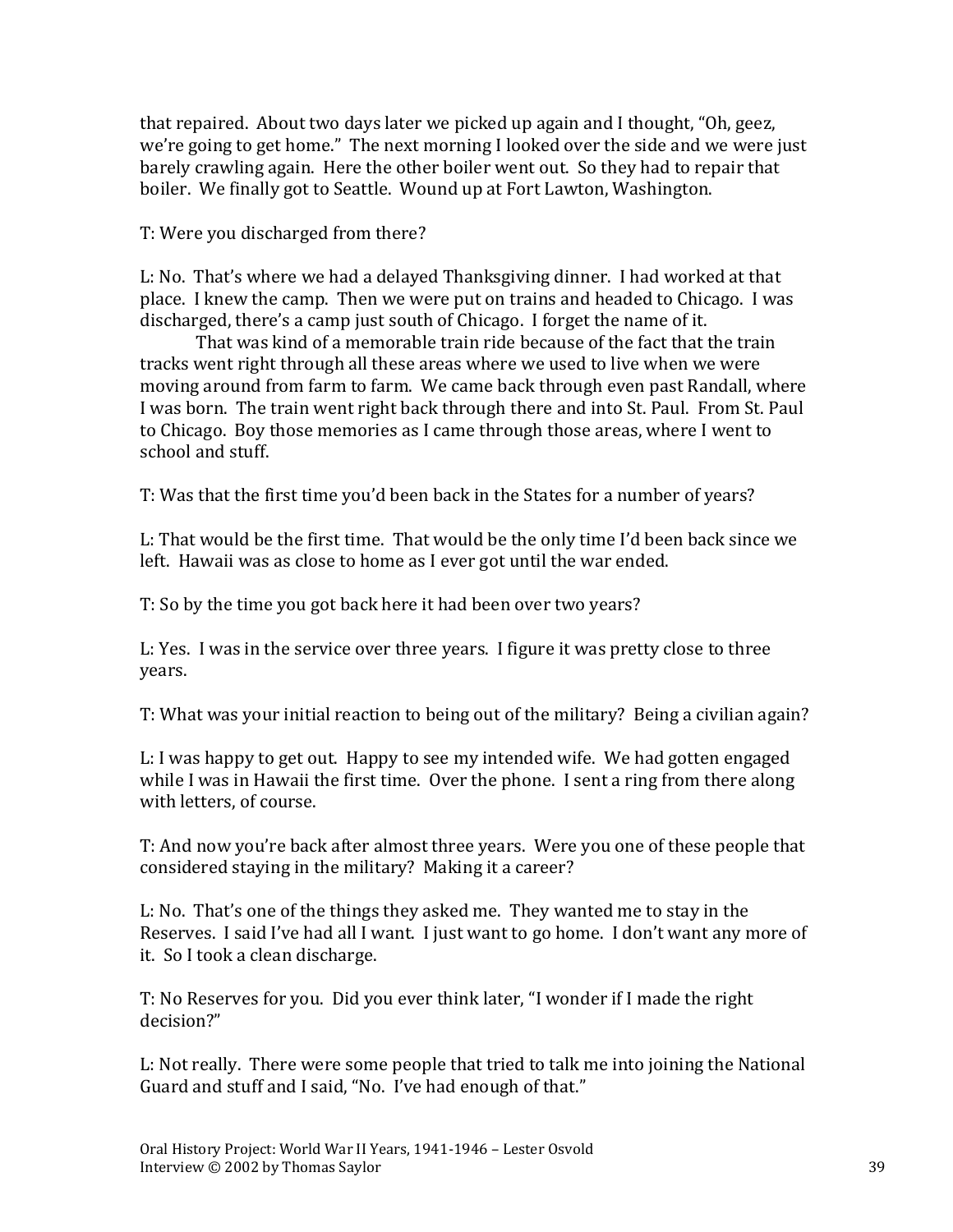T: A number of those guys that joined the Reserves got called up for Korea, too.

L: That could have happened to me.

T: What was the first thing you did as a civilian? Do you remember?

L: Came home. Went to see my girl right away. It was a train from Chicago to Minneapolis and St. Paul. She met me at the station.

T: Do you remember meeting at the railroad station?

L: Yes. Pretty nice. Very nice.

T: Can you talk about it?

L: I don't remember just exactly what we did besides going to eat or something.

T: Les, what was the hardest thing for you readjusting to life as a civilian?

L: Nothing really hard about it. I was just kind of tired. I was run down a little. A little skinny. I just wasn't in too big a hurry to do anything except enjoy life a little bit. Just kind of relax. Take it easy. Later on the Army set up sort of like an unemployment deal. You had what they called 52-20. Twenty dollars a week for fifty-two weeks you could draw, if you needed to, which I didn't. But I did draw it for a few weeks, a couple of months. Shortly after I arrived home I applied for it. I was getting that up until we were married. Then I came to Cloquet and got a job. As soon as I got a job that ended it.

T: You would say on the whole that you had a fairly easy time adjusting to being a civilian.

L: Yes. I didn't have any problem with that.

T: Did you have memories or things that bothered you, dreams that bothered you for a while?

L: Once in a while there would be a bad dream, but I never let it bother me.

T: What kind of things crept up in your dreams?

L: Some of those close calls you might have and that you did have and stuff. The bad things that happened, that you don't like to talk about.

T: You mentioned a few things already. When you were in the service and you were in for a number of years, what did the war mean personally for you? Why were you doing it?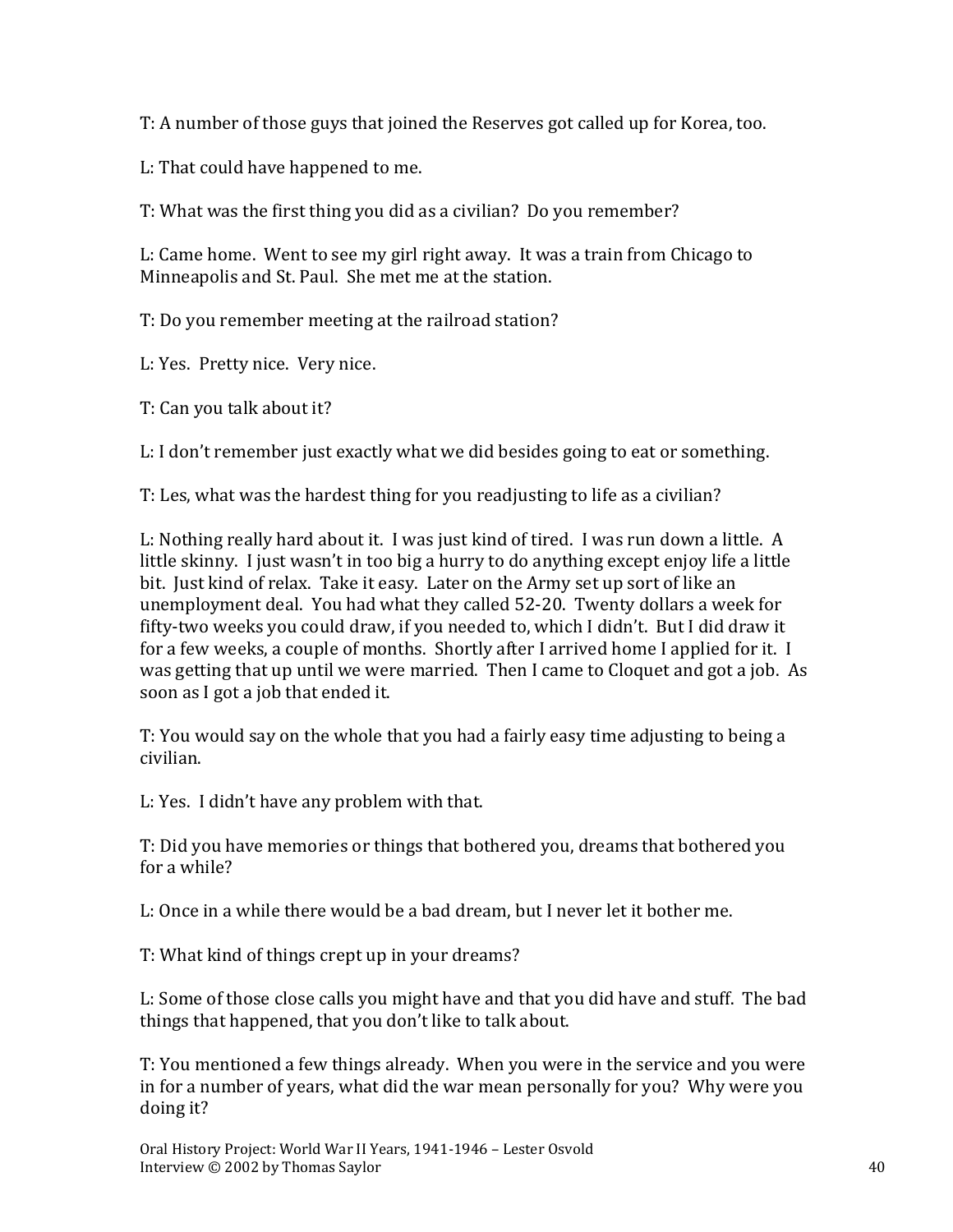L: Somebody attacked our country and somebody had to pay them back and get back what we lost. Try to get back some of what we lost. They were trying to take away our freedoms, actually. If Japan and Germany had won that war, can you imagine where we'd be today? I can't hardly imagine it. It would be terrible.

T: How do you reflect on the war now, when you think back it fifty-seven years later?

L: It was part of life, I guess. Sometimes you wonder if it's necessary. But when you're being attacked you better fight back. You can't let them walk over you.

T: Was it the right thing to do?

L: I believe it was the right thing to do. Absolutely.

T: How would you say the war changed your life?

L: I might have been a little better off today if I hadn't had to fight that war.

T: How's that?

L: Financially mostly. The people at home there were working at good jobs. They were making good money, and they were able to build up their homes. Buy homes. Build up their stake for later on, where all of us guys, most of us guys fought that war for about forty-five dollars a month.

T: You lost a number of years of earning, didn't you?

L: Absolutely. And then all these guys that were working on these, I don't what kind of wages they were getting, but they must have been making good money for the war effort. They were way ahead of us when it comes to financial. We didn't have any stake. I think we had three hundred dollars between us when we got married. And so when I came home I just had to go to work. And that's what I did—I went to work. I worked hard and made as much money as possible, and I kept my wife at home and raised the kids. We built this house. Bought this property and built this house.

T: Are you resentful in a way of those who didn't go?

L: No, not really. I'm not resentful of most people, but I think our government could have done a little better job of taking care of the veterans after the war. I think they could have done a lot better job. We're still fighting for people that are disabled vets and don't have a decent home. That should have never happened. There's no reason why after putting their life on the line to save their country they should be on the streets and homeless. People shouldn't have to be begging to get their medical